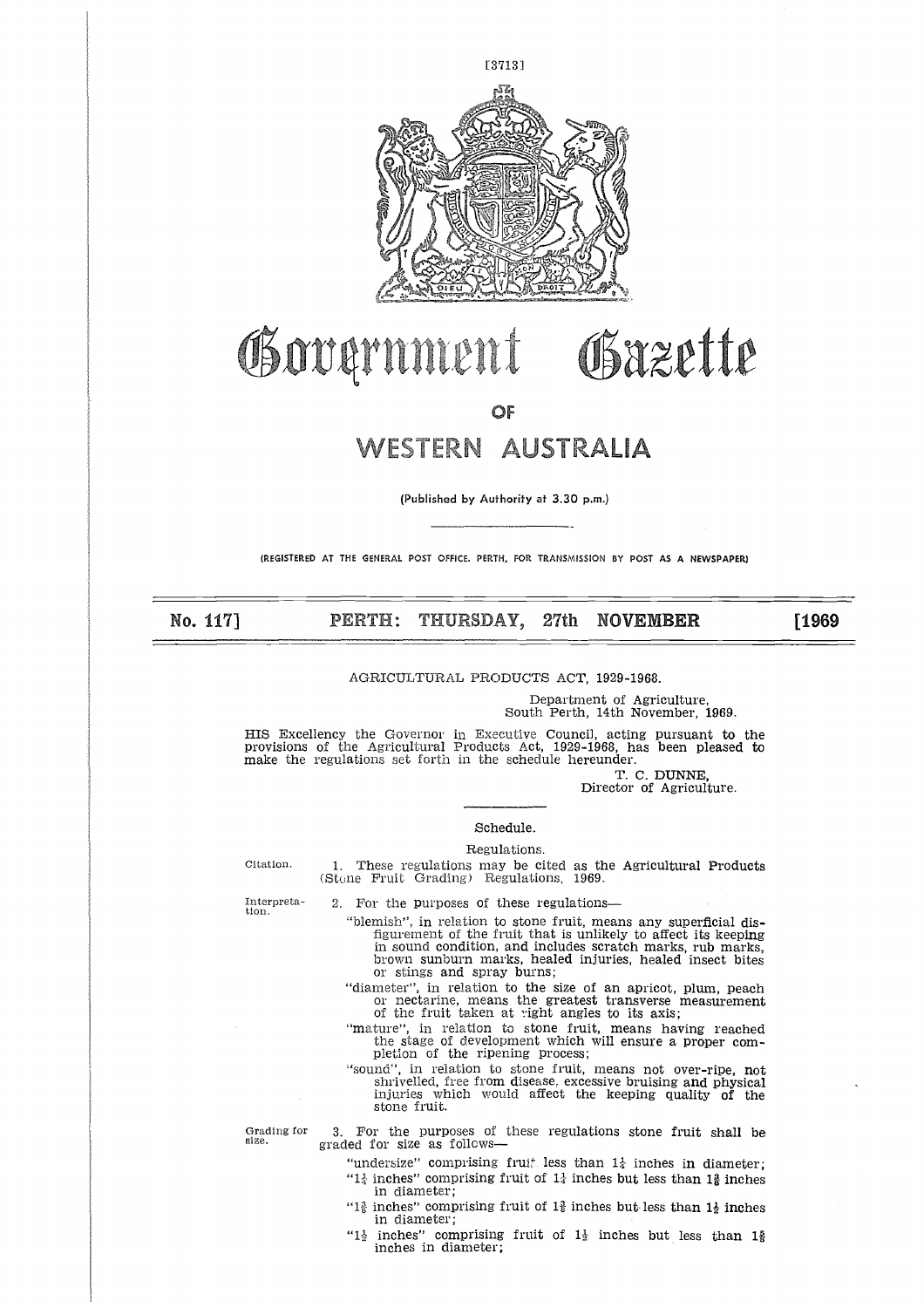- " $1\frac{5}{8}$  inches" comprising fruit of  $1\frac{5}{8}$  inches but less than  $1\frac{3}{4}$
- inches in diameter; inches" comprising fruit of  $1\frac{3}{4}$  inches but less than  $1\frac{7}{8}$
- $\frac{1}{3}$ inches in diameter; "1 $\frac{7}{8}$  inches" comprising fruit of 1 $\frac{7}{8}$  inches but less than 2 inches in diameter;
- "2 inches" comprising fruit of 2 inches but less than  $2\frac{1}{4}$  inches in diameter;
- " $2\frac{1}{4}$  inches" comprising fruit of  $2\frac{1}{4}$  inches but less than  $2\frac{1}{2}$ inches in diameter;
- " $2\frac{1}{2}$  inches" comprising fruit of  $2\frac{1}{2}$  inches but less than  $2\frac{3}{4}$ inches in diameter;
- " $2\frac{3}{4}$  inches" comprising fruit of  $2\frac{3}{4}$  inches but less than 3 inches in diameter;
- "large" comprising fruit of 3 inches in diameter or greater.

Grading of stone fruit.

4. For the purpose of grading stone fruits for quality

- *(a) Apricots* shall be of one size, one variety, sound, clean, well formed, mature, free from broken skins, free from unsightly blemish or cracking and not less than  $1\frac{1}{4}$  inches in diameter;
- *(b) Peaches* shall be of one size, one variety, sound, clean, well formed, mature, free from broken skins or unsightly blemish and not less than 2 inches in diameter
- (c) Plums shall be of one size, one variety, sound, clean, well<br>formed, mature, free from broken skins, free from un-<br>sightly blemish, and with the exception of the varieties<br>known as *Cherry Plum* and *Gem* which may be in diameter;
- (d) *Nectarines* shall be of one size, one variety, sound, clean, well formed, mature, free from broken skins or unsightly blemish and not less than  $1\frac{3}{4}$  inches in diameter.

Packing of fruit.

5. (1) A person shall not pack stone fruit for sale or sell stone fruit in any package unless it conforms to the grade of quality referred to in these regulations.

(2) All stone fruits that are offered for sale in this State shall be in a case or container that is approved under the Fruit Cases Act, 1919.

(3) A case or container of fruit shall contain only one variety of stone fruit.

(4) The uppermost layer of fruit in a case or container shall be such as to give a true indication of the grade of quality and size of the fruit in the other layers.

(5) Every case or container that contains stone fruit intended for sale in the State shall bear, on one end, particulars of

(a) kind or variety; and

(b) the size or count of the fruit it contains.

(6) The particulars required under subregulation (5) of this regulation shall be in letters and figures of not less than

(a)  $\frac{1}{4}$  inch in height, where those particulars are printed on a label attached to the case or container; or

(b)  $\frac{3}{4}$  inch in height, where those particulars are stencilled on the case or container.

6. These regulations shall be read and construed in conjunction with the regulations made under the Fruit Cases Act, 1919.

7. A person who contravenes the provisions of these regulations commits an offence under section 3 of the Agricultural Products Act, 1929.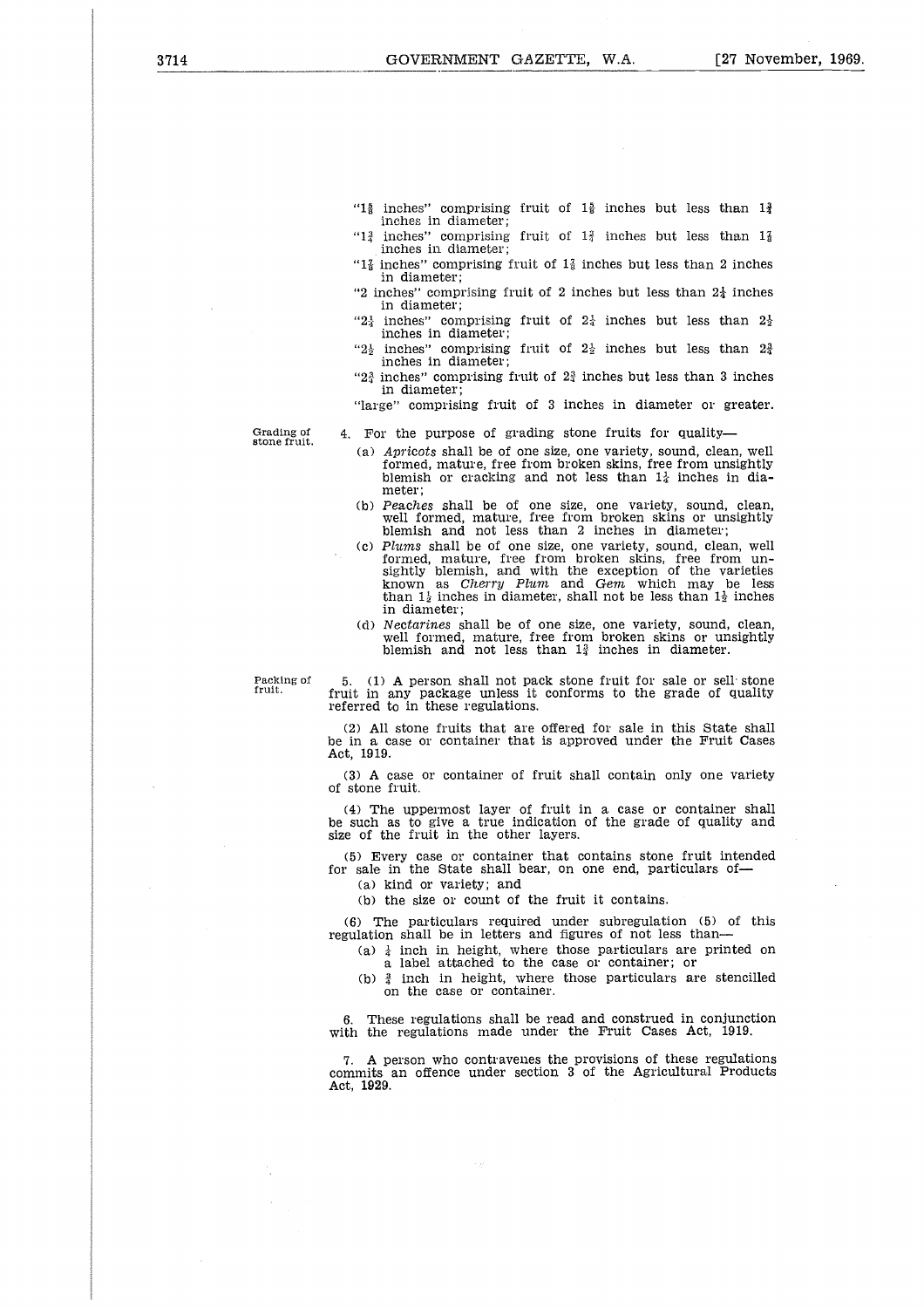#### LAND AGENTS ACT, 1921-1969.

#### Crown Law Department, Perth, 28th November, 1969.

HIS Excellency the Governor in Executive Council, acting pursuant to the provisions of the Land Agents Act, 1921-1969, has been pleased to make the regulations set forth in the Schedule hereunder to have and take effect on and after the 1st December, 1969. HIS Excellency the Governor in Executive Council, acting pursuant to the<br>provisions of the Land Agents Act, 1921-1969, has been pleased to make the<br>regulations set forth in the Schedule hereunder to have and take effect o

W. S. ROBINSON, Under Secretary for Law.

## Schedule.

## Regulations.

regulations. published in the *Government Gazette* on the 28th January, 1965 and thereafter amended from time to time by notices so published are referred to as the principal regulations.

2. Regulation 4 of the principal regulations *is* amended

Reg. 4 amended.

- 
- (a) as to subregulation  $(1)$ -
	- (i) by deleting the word "and" in the last line of paragraph (b); and
	- (ii) by adding after paragraph (c), paragraphs as follow
		- (d) in the case of an application by or on behalf of a company, two copies of the last balance sheet of the company issued prior to the date of making the application duly verified by a statutory declaration made by the applicant in accordance with Form No. 13 in the Appendix to these regulations; and
		- (e) a certificate from the Secretary of the Committee showing particulars of the applicant's contribution to the Land Agents' Fidelity Guarantee Fund as required by section 22 of the Act, ; and
- (b) by adding after subregulation (3) a subregulation as follows

(3a) The Clerk of the Court of Petty Sessions shall, when effecting service of the documents mentioned in sub-regulation (3) of this regulation, also cause to be served on the Committee one copy of the balance sheet lodged in pursuance of paragraph (d) of subregulation (1) of this regulation.

Reg. 17 amended.

3. Regulation 17 of the principal regulations *is* amended by revoking subregulation (4).

4. The principal regulations are amended by adding after regulation 17A, regulations and headings as follow

#### Particulars of Branch Office and of Person in Charge.

17B. The notice required by subsection (5) of section 7A of the Act shall be given to the Committee in the form of Form No. 14 in the Appendix to these regulations.

17C. Where a branch office is closed or where a change occurs in the address of a branch office or the name or address of the land salesman in charge of a branch office the licensee shall, within 21 days of the date of closure or change, as the case may be, notify the Committee of the particulars of the closure or change by completing and lodging with the Committee a notice in the form of Form No. 15 in the Appendix to those regulations.

Regs. 17B, 17C, 17D, 17E, 17F and 17G and headings

added.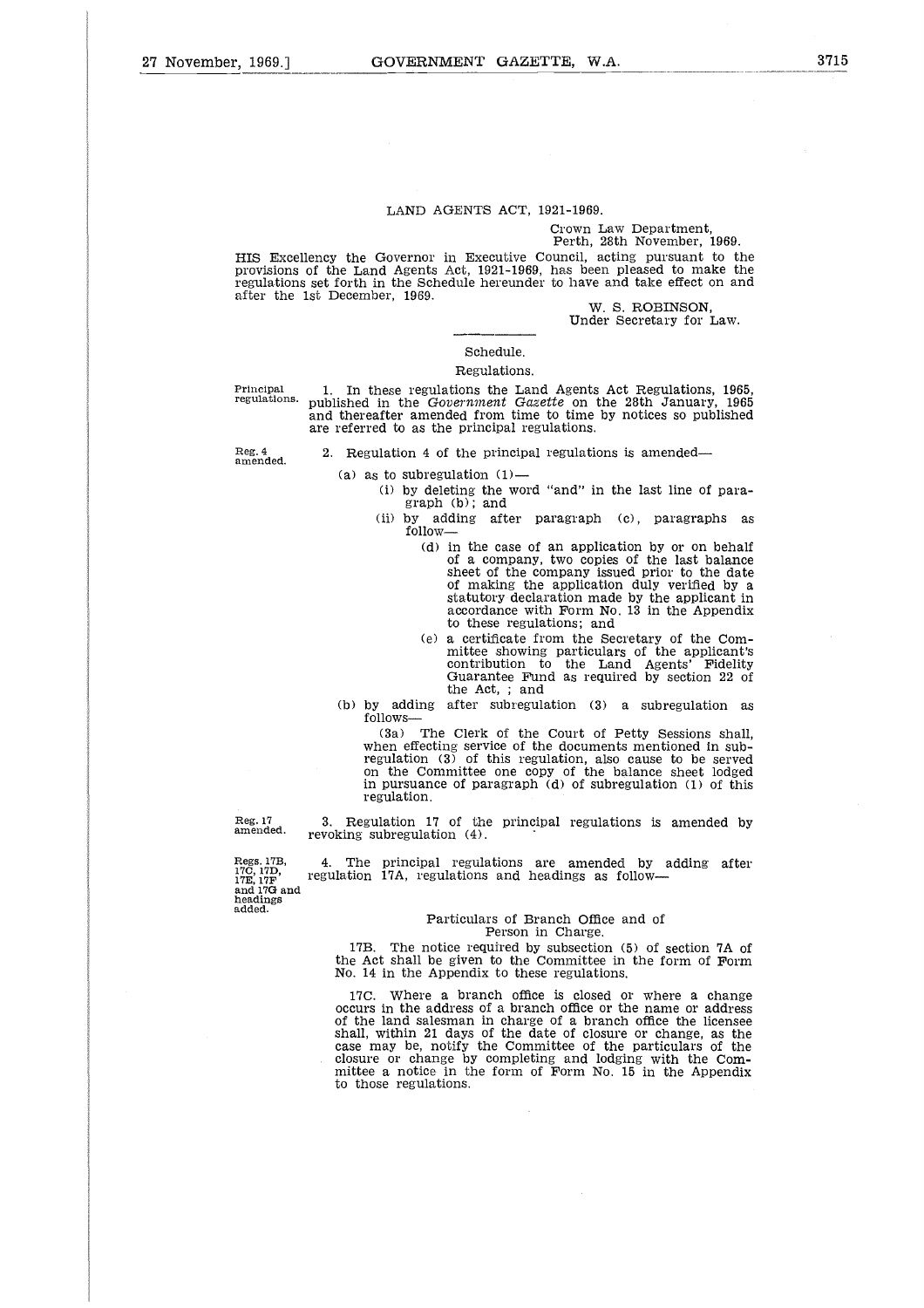## Recovery of Unpaid Levy.

17D. (1) A levy imposed by the Committee under section 24 of the Act may, if not paid within the time required, be recovered by the Committee as a debt in a court of competent jurisdiction.

(2) Any moneys recovered by the Committee in the exercise of its powers under subregulation (1) of this regulation shall be forthwith paid into the Fidelity Guarantee Fund.

#### Notice of Claim against Fidelity Guarantee Fund.

17E. A person desirous of giving notice of a claim against the Fidelity Guarantee Fund pursuant to subsection  $(2)$  of section 26 of the Act shall lodge with the Committee a notice in the form of Form No. 16 in the Appendix to these regulations.

## Refunds from Fidelity Guarantee Fund.

17F. Where an application for a license or a renewal thereof or for a certificate of registration or renewal thereof is withdrawn or does not result in the issue of the license or certificate of registration or the renewal thereof, as the case may be there shall be repaid from the Fidelity Guarantee Fund the amount paid to the Committee with respect to that application under section 22 of the Act.

#### Common Seal.

17G. The common seal of the Committee shall be kept in safe custody by the Secretary and shall not be affixed to a document unless

- (a) the Committee has decided at a meeting that the common seal be affixed to the document; and
- (b) it is affixed by the Secretary in the presence of one member of the Committee.

5. The Appendix to the principal regulations is amended—

Appendix<br>amended.

- (a) as to Form No  $1-$ 
	- (i) by substituting for paragraph 6 a paragraph as follows-
- 6. Within the five years immediately preceding this application I held, for a period of at least The secondary and state in the second of a meeting that the com-<br>
Lee affixed to the document; and<br>
ixed by the Secretary in the presence of one<br>
of the Committee.<br>
.<br>
to the principal regulations is amended—<br>
No. 1—<br>
ssti a license or similar authority to act as a land agent in (2) and for that period I acted as and carried out the functions of a land agent in that State.
	- (ii) by substituting for the passage "that is a licensee, namely (3) ." in line three of paragraph 7, the passage ", or a director of a company that is a licen-<br>see, namely (3) . (NOTE: The provisions<br>of this paragraph cease to apply in respect of any application lodged on or after the 1st July, 1971)";
	- (iii) by substituting for the passage commencing with the word "Attached" and ending with the passage "Signature." in paragraph 10, a passage *as* follows: Attached hereto are two copies of the balance sheet of the company last issued prior to this application and duly verified by statutory declaration in accordance with Form No. 13 of the Land Agents Act Regulations, 1965.
	- (iv) by adding after the word "partnership" in item (3) of paragraph (e) under the heading "Directions for Completion." the words "or company"; and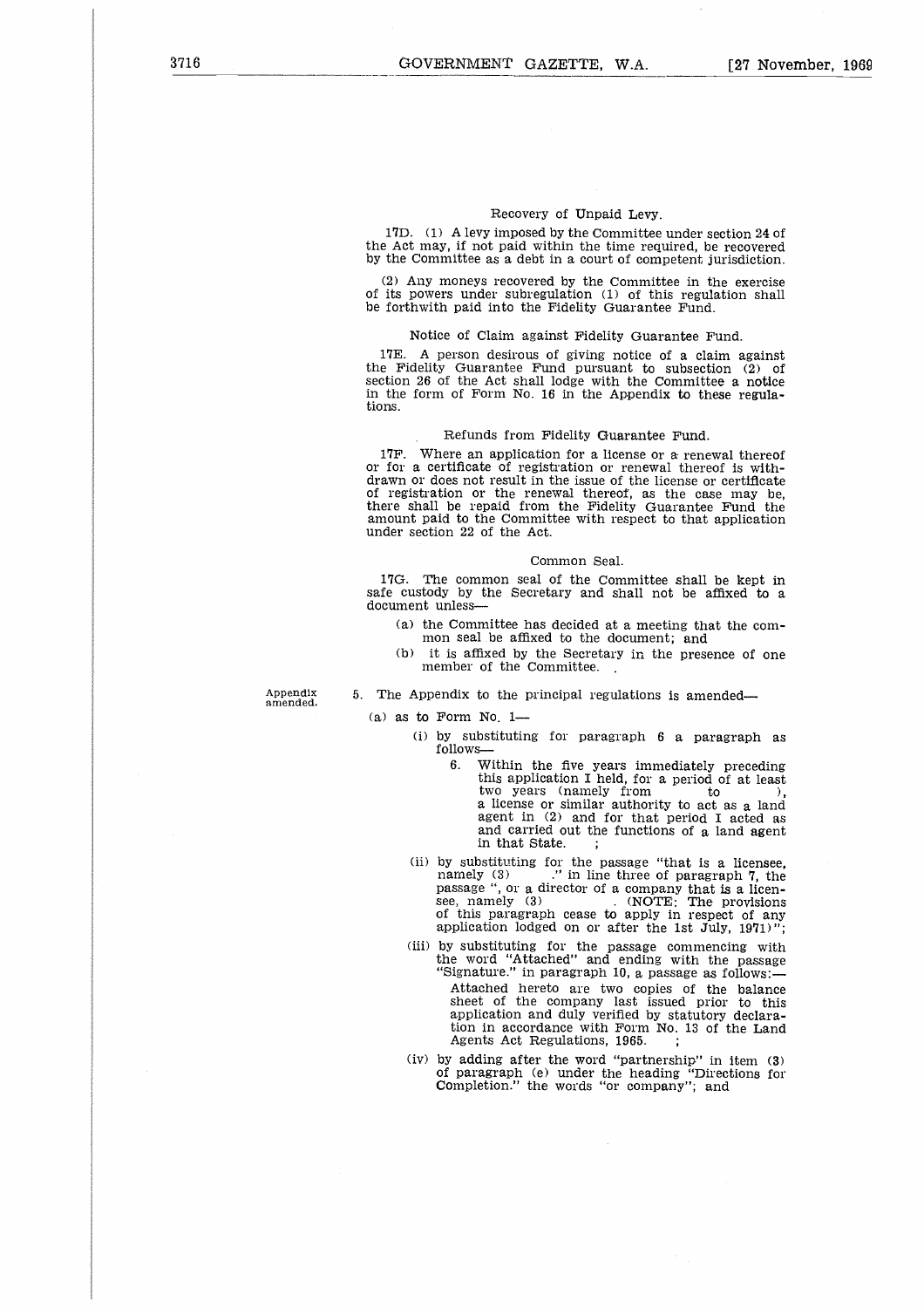- (v) by deleting item (11) of paragraph (e) under the heading "Directions for Completion." ;
- (b) as to Form No. 5, by substituting for the second paragraph to the note, a paragraph as follows:
- The certificate of the Secretary of the Land Agents Supervisory Committee showing particulars of the applicant's contribution to the Land Agents' Fidelity Guarantee Fund as required by section 22 of the Act must be attached. ; ading "Directions for Completion.";<br>
Irm No. 5, by substituting for the second paragote, a paragraph as follows:—<br>
ertificate of the Secretary of the Land A<br>
pplicant's contribution to the Land Agents' Fi-<br>
pplicant's con
- (c) as to Form No. 11-
	- (i) by substituting for the second paragraph a paragraph as follows:—

(7) being the amount of my contribution payable to<br>the Land Agents' Fidelity Guarantee Fund as required by section 22 of the Act.; and

- (ii) by adding after item  $(6)$  under the heading "Directions for Completion." an item as follows:—
- (7) The amount of the contribution is determined by section 22 of the Act which provides, briefly, that a land salesman shall pay into the Fund an annual contribution of \$11.00 until he has contributed a total of \$33.00 and that thereafter in certain circumstances his annual contribution may reduce to \$2.00. ; (7) The amount of the contributed and salesman shall and salesman shall an amount iblution of the Act what a land salesman shall contributed a total of \$3<br>after in certain circumstal tribution may reduce to \$<br>d) by substi

(d) by substituting for Form No. 13 a form as follows:-

#### Form No. 13.

## Land Agents Act, 1921.

## STATUTORY DECLARATION VERIFYING BALANCE SHEET.

#### $(Regularion 4(1).)$

I declare that in the State of Western Australia, do solemnly and sincerely

- (1) I am the applicant for a license under the Land Agents Limited; Act, 1921, to be held by me on behalf of A<br>...<br>...<br>...
- (2) the copy of the balance sheet annexed hereto marked with the letter "A" is a true copy of the balance sheet of the abovenamed company made up to the day of SHET<br>
SHET<br>
(Regulatio<br>
Western Austral<br>
e applicant for a<br>
e applicant for a<br>
1, to be held by<br>
;<br>
y of the balance<br>
eletter "A" is a<br>
abovenamed com<br>
19...<br>
nexed balance shompany issued p<br>
ion for the above **r**<br>3.<br>3.<br>8.
- (3) the annexed balance sheet is the last balance sheet of the company issued prior to the date of making the application for the abovementioned license,

| Limited:                                                                                                                                                                                                                                             |
|------------------------------------------------------------------------------------------------------------------------------------------------------------------------------------------------------------------------------------------------------|
| (2) the copy of the balance sheet annexed hereto marked<br>with the letter "A" is a true copy of the balance sheet                                                                                                                                   |
| (3) the annexed balance sheet is the last balance sheet<br>of the company issued prior to the date of making the<br>application for the abovementioned license.                                                                                      |
| and I make this solemn declaration conscientiously believing<br>the same to be true, and by virtue of the provisions of section<br>106 of the Evidence Act, 1906.                                                                                    |
| $\begin{array}{c} \begin{array}{c} \text{Declared at} \\ \text{in the State of Western} \\ \text{day of} \\ \end{array} \end{array} \bigg\} \begin{array}{c} \begin{array}{c} \text{in the State} \\ \text{in the State} \\ \end{array} \end{array}$ |
|                                                                                                                                                                                                                                                      |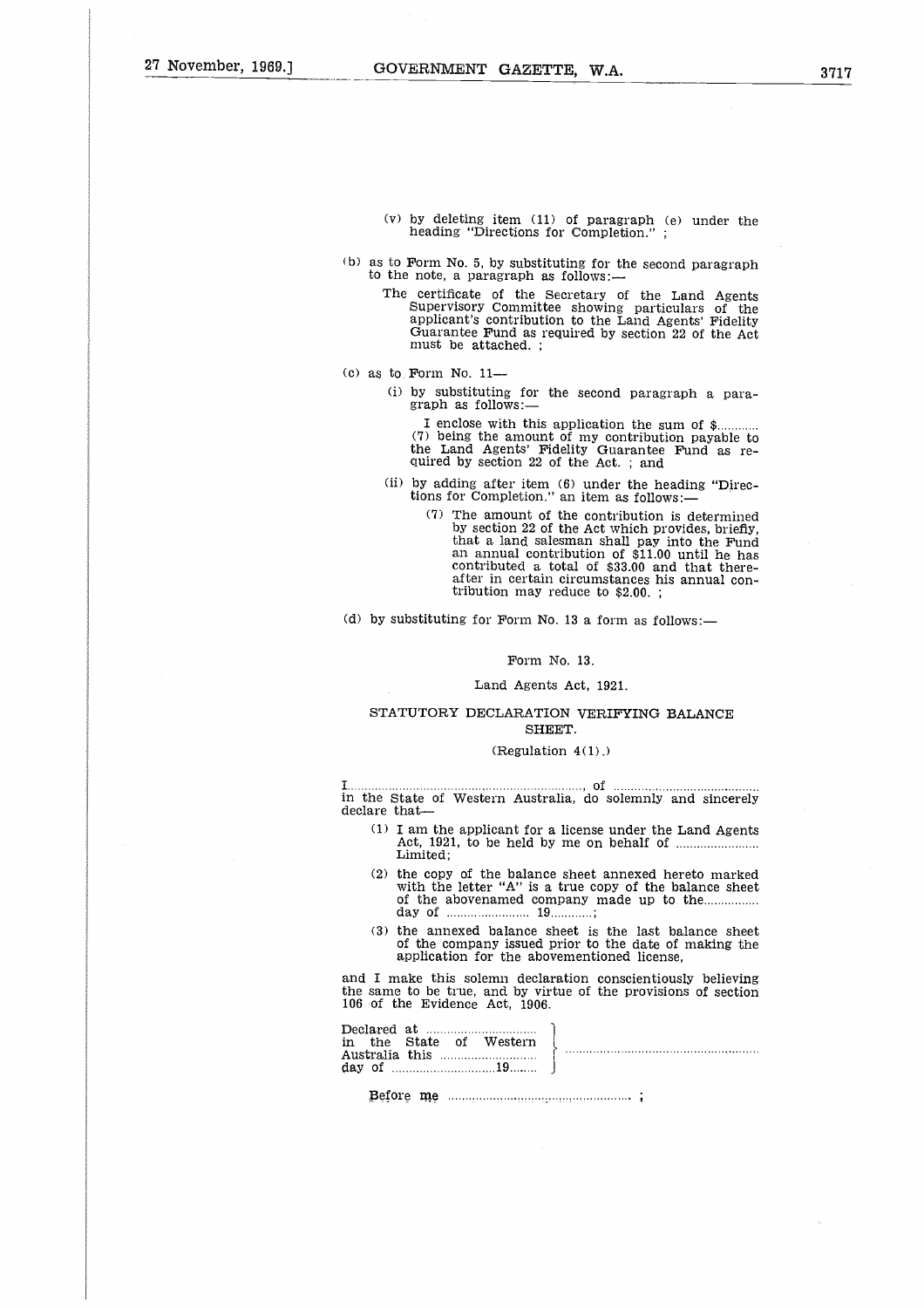(e) by adding after Form No. 13, forms as follow:—

## Form No. 14.

## Land Agents Act, 1921. (Section  $7A(5)$ .)

## PARTICULARS OF BRANCH OFFICES CONDUCTED BY LICENSEES.

being the holder of a Land Agent's License on behalf of........... at notify that a branch (<br>b<br>a<br>e<br>e t<br>A<br>...<br>... whose principal place of business is .<br>..<br>פנט<br>s of the land agency business of which I am licensee has been established as set out hereunder Address of Branch. Land Salesman in Charge.

| Address of Branch. | Full Name and Address of<br>Land Salesman in Charge. |
|--------------------|------------------------------------------------------|
|                    |                                                      |
|                    |                                                      |
|                    |                                                      |
|                    |                                                      |
|                    |                                                      |

Date:

Signature of License Holder.

. . . . . . . . . . . . .

## CHANGE OF PARTICULARS OF BRANCH OFFICE OR OF LAND SALESMAN IN CHARGE.

| Form No. 15.                                                             |
|--------------------------------------------------------------------------|
| Land Agents Act, 1921.                                                   |
| (Regulation 17C.)                                                        |
| CHANGE OF PARTICULARS OF BRANCH OFFICE<br>OR OF LAND SALESMAN IN CHARGE. |
| I.                                                                       |
|                                                                          |
| Particulars of Change.                                                   |

## Particulars of Change.

(Here set out nature of change that has occurred, i.e. change of the address of the branch office, change in the name or address of the land salesman in charge, or the fact that the branch office has been closed.) Date:

> Signature of License Holder.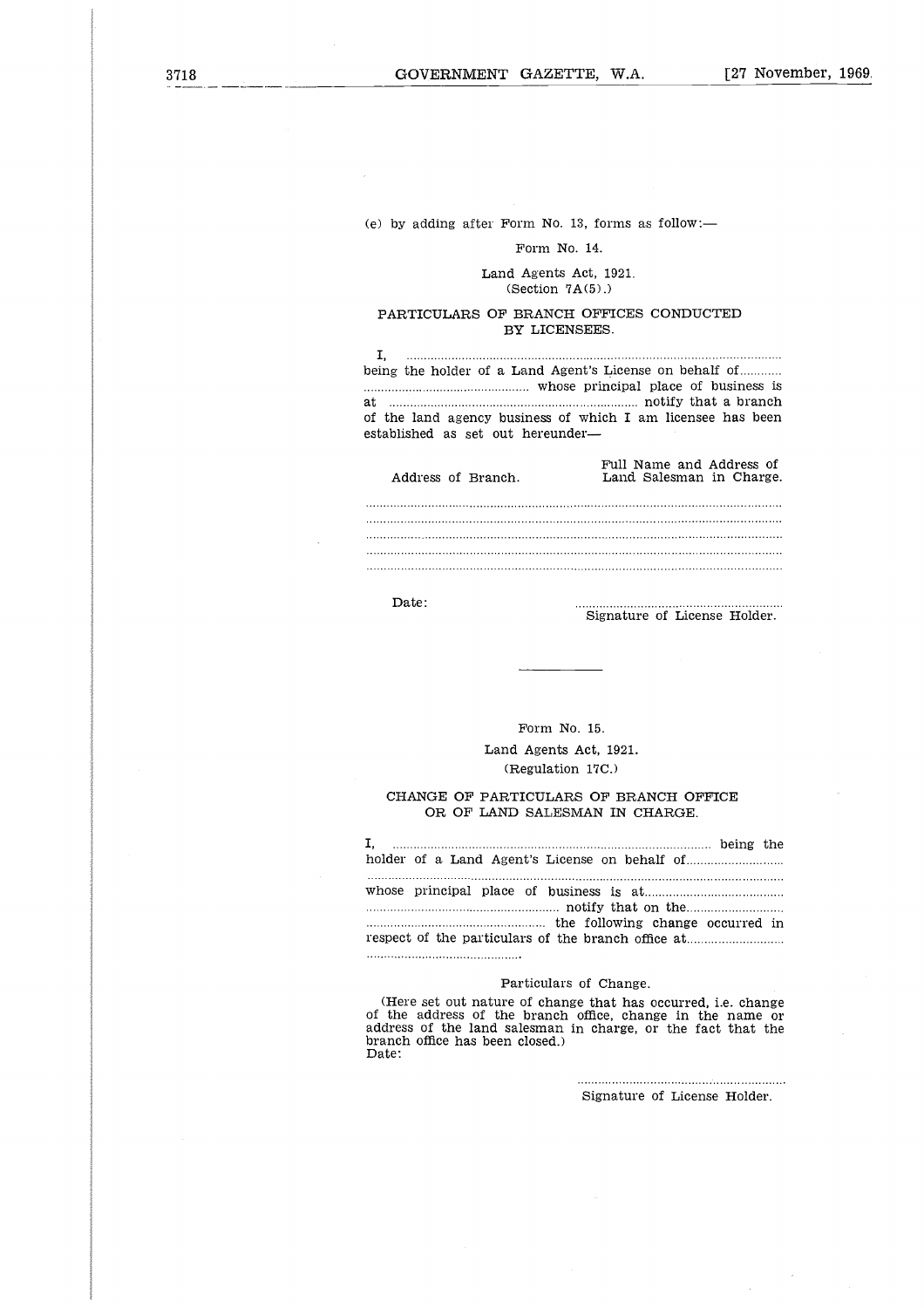## Form No. 16.

## Land Agents Act, 1921. (Section 26 (2) .)

## NOTICE OF CLAIM AGAINST LAND AGENTS' FIDELITY FUND AND STATUTORY DECLARATION VERIFYING.

| Form No. 16.<br>Land Agents Act, 1921.<br>(Section 26(2).)<br>NOTICE OF CLAIM AGAINST<br>LAND AGENTS' FIDELITY FUND AND<br>STATUTORY DECLARATION VERIFYING.<br>If claim is made on behalf of a company or firm, state:<br>Whether Director, Secretary<br>Full Particulars of Claim (including full particulars of the<br>transaction(s) in which loss was sustained, the gross loss<br>sustained and date(s) of $loss$ ) (3)<br>Particulars of amounts or other benefits received or receivable<br>by claimant from all sources (other than the Fund) in<br>reduction of loss.<br>*The loss was not suffered by reason of the stealing by any<br>of my partners or by a servant in my employ, or in the<br>employ of any firm of land agents in which I am a<br>partner.<br>*The loss was not suffered by reason of any stealing by a<br>director, officer or servant of the land agent company on<br>whose behalf this claim is made.<br>I have not received a notification from the Committee warn-<br>} have<br>ing against the employment of the defaulting party. (4)<br>I first became aware of the loss of the moneys now claimed<br>on the material contract and a set of the set of the set of the set of the set of the set of the set of the set of the set of the set of the set of the set of the set of the set of the set of the set of the set of the set<br>I verily believe that I am entitled to claim the amount of<br>Guarantee Fund established under the Land Agents Act,<br>1921.<br>I, the abovenamed claimant, do solemnly and sincerely declare<br>that, to the best of my knowledge and belief, the information<br>and particulars set out in this claim are true and correct and<br>I make this solemn declaration by virtue of section 106 of the<br>Evidence Act, 1906.<br>Signature of Claimant.<br>Justice of the Peace (or<br>as the case may be). |  |
|--------------------------------------------------------------------------------------------------------------------------------------------------------------------------------------------------------------------------------------------------------------------------------------------------------------------------------------------------------------------------------------------------------------------------------------------------------------------------------------------------------------------------------------------------------------------------------------------------------------------------------------------------------------------------------------------------------------------------------------------------------------------------------------------------------------------------------------------------------------------------------------------------------------------------------------------------------------------------------------------------------------------------------------------------------------------------------------------------------------------------------------------------------------------------------------------------------------------------------------------------------------------------------------------------------------------------------------------------------------------------------------------------------------------------------------------------------------------------------------------------------------------------------------------------------------------------------------------------------------------------------------------------------------------------------------------------------------------------------------------------------------------------------------------------------------------------------------------------------------------------------------|--|
|                                                                                                                                                                                                                                                                                                                                                                                                                                                                                                                                                                                                                                                                                                                                                                                                                                                                                                                                                                                                                                                                                                                                                                                                                                                                                                                                                                                                                                                                                                                                                                                                                                                                                                                                                                                                                                                                                      |  |
|                                                                                                                                                                                                                                                                                                                                                                                                                                                                                                                                                                                                                                                                                                                                                                                                                                                                                                                                                                                                                                                                                                                                                                                                                                                                                                                                                                                                                                                                                                                                                                                                                                                                                                                                                                                                                                                                                      |  |
|                                                                                                                                                                                                                                                                                                                                                                                                                                                                                                                                                                                                                                                                                                                                                                                                                                                                                                                                                                                                                                                                                                                                                                                                                                                                                                                                                                                                                                                                                                                                                                                                                                                                                                                                                                                                                                                                                      |  |
|                                                                                                                                                                                                                                                                                                                                                                                                                                                                                                                                                                                                                                                                                                                                                                                                                                                                                                                                                                                                                                                                                                                                                                                                                                                                                                                                                                                                                                                                                                                                                                                                                                                                                                                                                                                                                                                                                      |  |
|                                                                                                                                                                                                                                                                                                                                                                                                                                                                                                                                                                                                                                                                                                                                                                                                                                                                                                                                                                                                                                                                                                                                                                                                                                                                                                                                                                                                                                                                                                                                                                                                                                                                                                                                                                                                                                                                                      |  |
|                                                                                                                                                                                                                                                                                                                                                                                                                                                                                                                                                                                                                                                                                                                                                                                                                                                                                                                                                                                                                                                                                                                                                                                                                                                                                                                                                                                                                                                                                                                                                                                                                                                                                                                                                                                                                                                                                      |  |
|                                                                                                                                                                                                                                                                                                                                                                                                                                                                                                                                                                                                                                                                                                                                                                                                                                                                                                                                                                                                                                                                                                                                                                                                                                                                                                                                                                                                                                                                                                                                                                                                                                                                                                                                                                                                                                                                                      |  |
|                                                                                                                                                                                                                                                                                                                                                                                                                                                                                                                                                                                                                                                                                                                                                                                                                                                                                                                                                                                                                                                                                                                                                                                                                                                                                                                                                                                                                                                                                                                                                                                                                                                                                                                                                                                                                                                                                      |  |
|                                                                                                                                                                                                                                                                                                                                                                                                                                                                                                                                                                                                                                                                                                                                                                                                                                                                                                                                                                                                                                                                                                                                                                                                                                                                                                                                                                                                                                                                                                                                                                                                                                                                                                                                                                                                                                                                                      |  |
|                                                                                                                                                                                                                                                                                                                                                                                                                                                                                                                                                                                                                                                                                                                                                                                                                                                                                                                                                                                                                                                                                                                                                                                                                                                                                                                                                                                                                                                                                                                                                                                                                                                                                                                                                                                                                                                                                      |  |
|                                                                                                                                                                                                                                                                                                                                                                                                                                                                                                                                                                                                                                                                                                                                                                                                                                                                                                                                                                                                                                                                                                                                                                                                                                                                                                                                                                                                                                                                                                                                                                                                                                                                                                                                                                                                                                                                                      |  |
|                                                                                                                                                                                                                                                                                                                                                                                                                                                                                                                                                                                                                                                                                                                                                                                                                                                                                                                                                                                                                                                                                                                                                                                                                                                                                                                                                                                                                                                                                                                                                                                                                                                                                                                                                                                                                                                                                      |  |
|                                                                                                                                                                                                                                                                                                                                                                                                                                                                                                                                                                                                                                                                                                                                                                                                                                                                                                                                                                                                                                                                                                                                                                                                                                                                                                                                                                                                                                                                                                                                                                                                                                                                                                                                                                                                                                                                                      |  |
|                                                                                                                                                                                                                                                                                                                                                                                                                                                                                                                                                                                                                                                                                                                                                                                                                                                                                                                                                                                                                                                                                                                                                                                                                                                                                                                                                                                                                                                                                                                                                                                                                                                                                                                                                                                                                                                                                      |  |
|                                                                                                                                                                                                                                                                                                                                                                                                                                                                                                                                                                                                                                                                                                                                                                                                                                                                                                                                                                                                                                                                                                                                                                                                                                                                                                                                                                                                                                                                                                                                                                                                                                                                                                                                                                                                                                                                                      |  |
|                                                                                                                                                                                                                                                                                                                                                                                                                                                                                                                                                                                                                                                                                                                                                                                                                                                                                                                                                                                                                                                                                                                                                                                                                                                                                                                                                                                                                                                                                                                                                                                                                                                                                                                                                                                                                                                                                      |  |
|                                                                                                                                                                                                                                                                                                                                                                                                                                                                                                                                                                                                                                                                                                                                                                                                                                                                                                                                                                                                                                                                                                                                                                                                                                                                                                                                                                                                                                                                                                                                                                                                                                                                                                                                                                                                                                                                                      |  |
|                                                                                                                                                                                                                                                                                                                                                                                                                                                                                                                                                                                                                                                                                                                                                                                                                                                                                                                                                                                                                                                                                                                                                                                                                                                                                                                                                                                                                                                                                                                                                                                                                                                                                                                                                                                                                                                                                      |  |
|                                                                                                                                                                                                                                                                                                                                                                                                                                                                                                                                                                                                                                                                                                                                                                                                                                                                                                                                                                                                                                                                                                                                                                                                                                                                                                                                                                                                                                                                                                                                                                                                                                                                                                                                                                                                                                                                                      |  |
|                                                                                                                                                                                                                                                                                                                                                                                                                                                                                                                                                                                                                                                                                                                                                                                                                                                                                                                                                                                                                                                                                                                                                                                                                                                                                                                                                                                                                                                                                                                                                                                                                                                                                                                                                                                                                                                                                      |  |
|                                                                                                                                                                                                                                                                                                                                                                                                                                                                                                                                                                                                                                                                                                                                                                                                                                                                                                                                                                                                                                                                                                                                                                                                                                                                                                                                                                                                                                                                                                                                                                                                                                                                                                                                                                                                                                                                                      |  |
|                                                                                                                                                                                                                                                                                                                                                                                                                                                                                                                                                                                                                                                                                                                                                                                                                                                                                                                                                                                                                                                                                                                                                                                                                                                                                                                                                                                                                                                                                                                                                                                                                                                                                                                                                                                                                                                                                      |  |
|                                                                                                                                                                                                                                                                                                                                                                                                                                                                                                                                                                                                                                                                                                                                                                                                                                                                                                                                                                                                                                                                                                                                                                                                                                                                                                                                                                                                                                                                                                                                                                                                                                                                                                                                                                                                                                                                                      |  |
|                                                                                                                                                                                                                                                                                                                                                                                                                                                                                                                                                                                                                                                                                                                                                                                                                                                                                                                                                                                                                                                                                                                                                                                                                                                                                                                                                                                                                                                                                                                                                                                                                                                                                                                                                                                                                                                                                      |  |
|                                                                                                                                                                                                                                                                                                                                                                                                                                                                                                                                                                                                                                                                                                                                                                                                                                                                                                                                                                                                                                                                                                                                                                                                                                                                                                                                                                                                                                                                                                                                                                                                                                                                                                                                                                                                                                                                                      |  |
|                                                                                                                                                                                                                                                                                                                                                                                                                                                                                                                                                                                                                                                                                                                                                                                                                                                                                                                                                                                                                                                                                                                                                                                                                                                                                                                                                                                                                                                                                                                                                                                                                                                                                                                                                                                                                                                                                      |  |
|                                                                                                                                                                                                                                                                                                                                                                                                                                                                                                                                                                                                                                                                                                                                                                                                                                                                                                                                                                                                                                                                                                                                                                                                                                                                                                                                                                                                                                                                                                                                                                                                                                                                                                                                                                                                                                                                                      |  |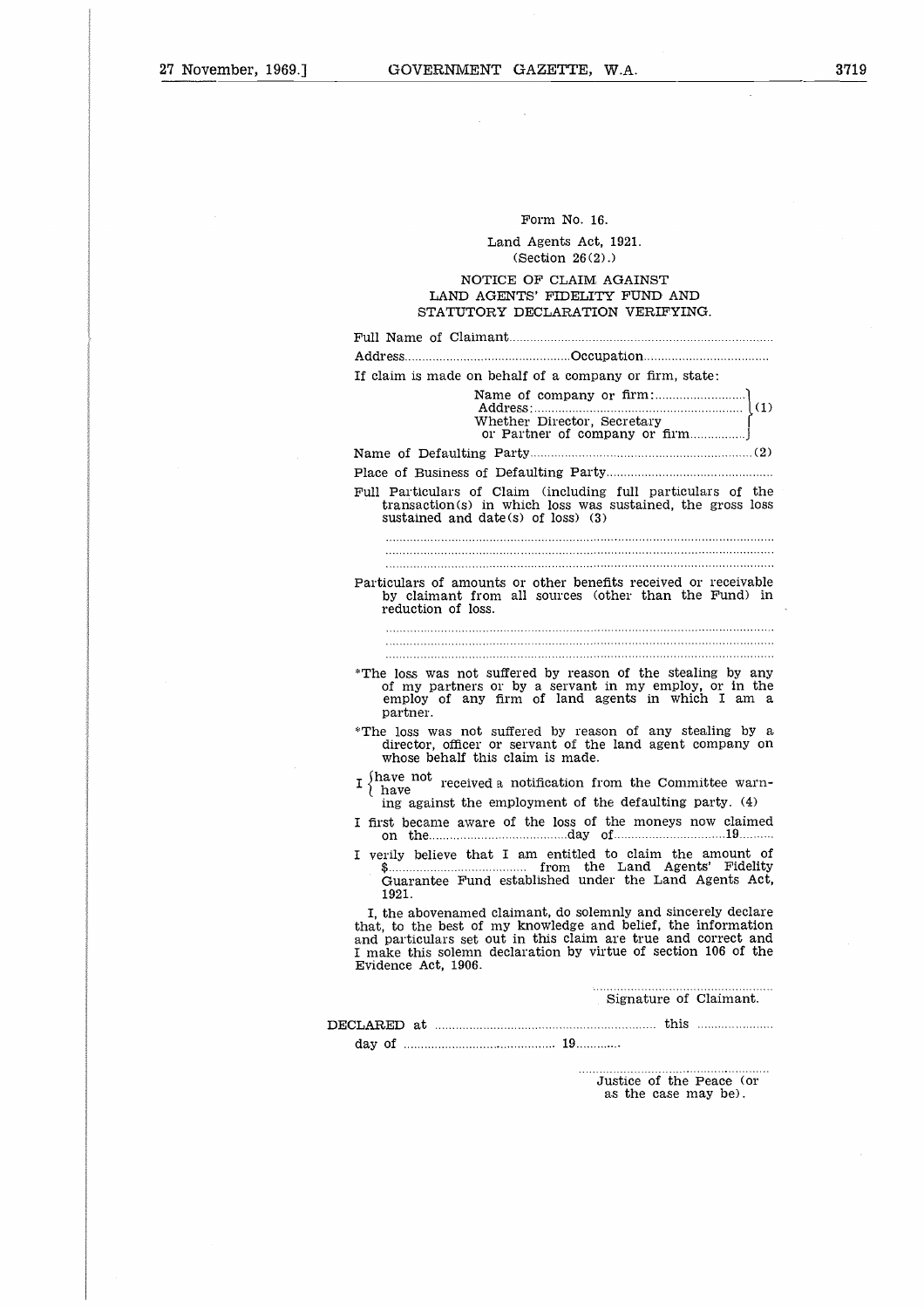- (1) (a) A claim made on behalf of a company must be made by a director or secretary of the company.
	- (b) A claim made on behalf of a firm must be made by a partner of that firm.
- (2) Where the defaulting party is a partner, servant, agent, director or officer of a licensee, particulars of the license holder and his place of business shall also be shown.
- (3) Particulars of the claim may be submitted separately but if so, shall be verified by statutory declaration. All docu-ments relevant to the claim should also be verified by declaration and forwarded.
- (4) Where the claimant has received a notice from the Committee pursuant to section 27(4) he should set out the date on which he received the notice.

These clauses may be deleted where the claimant is not a land agent or a person acting on behalf of a land agency firm or company.

## CITY OF PERTH PARKING FACILITIES ACT, 1956-1961.

#### The Municipality of the City of Perth.

#### By-law No. 60—Care, Control and Management of Parking Facilities— Amendment.

File T.O. 64/2029.

IN pursuance of the powers conferred upon it by the abovementioned Act and all other powers enabling it the Council of the abovementioned Municipality hereby records having resolved on the 20th day of October, 1969, to make and submit for confirmation by the Governor the following amendments to By-law No. 60:—

1. That Clause 15 be amended by adding after the words "parking station" in the last line of paragraph 1 the following:—

Provided that in Parking Stations 2A and 5 the appropriate fee shall be paid when the vehicle leaves the parking station.

That the Second Schedule be repealed and the following new Schedule be substituted therefor:—

## Second Schedule.

(Clause 15.)

 $Parking\ Stations$  — Descriptions — Periods — Fees.

1. Parking Station 1:

Situated west of Victoria Avenue and south of Terrace Drive. Parking Station 2:

Situated west of William Street, north of Riverside Drive and south of the access way road which runs from Mill Street, between No. 2 and No. 2A Parking Stations, to Riverside Drive.

Park Station 2A:

Situated west of William Street and south of Mounts Bay Road and north of the access way road which runs from Mill Street, between No. 2 and No. 2A Parking Stations, to Riverside Drive.

Parking Station 2B:

Situated west of Harper Square and south of Riverside Drive. Parking Station 3:

Situated west of Milligan Street and north of Wellington Street. Parking Station 4:

Situated southwest of the Causeway approaches between Riverside Drive and the river.

Parking Station 4A:

Situated west of Hale Street and north of Nelson Crescent.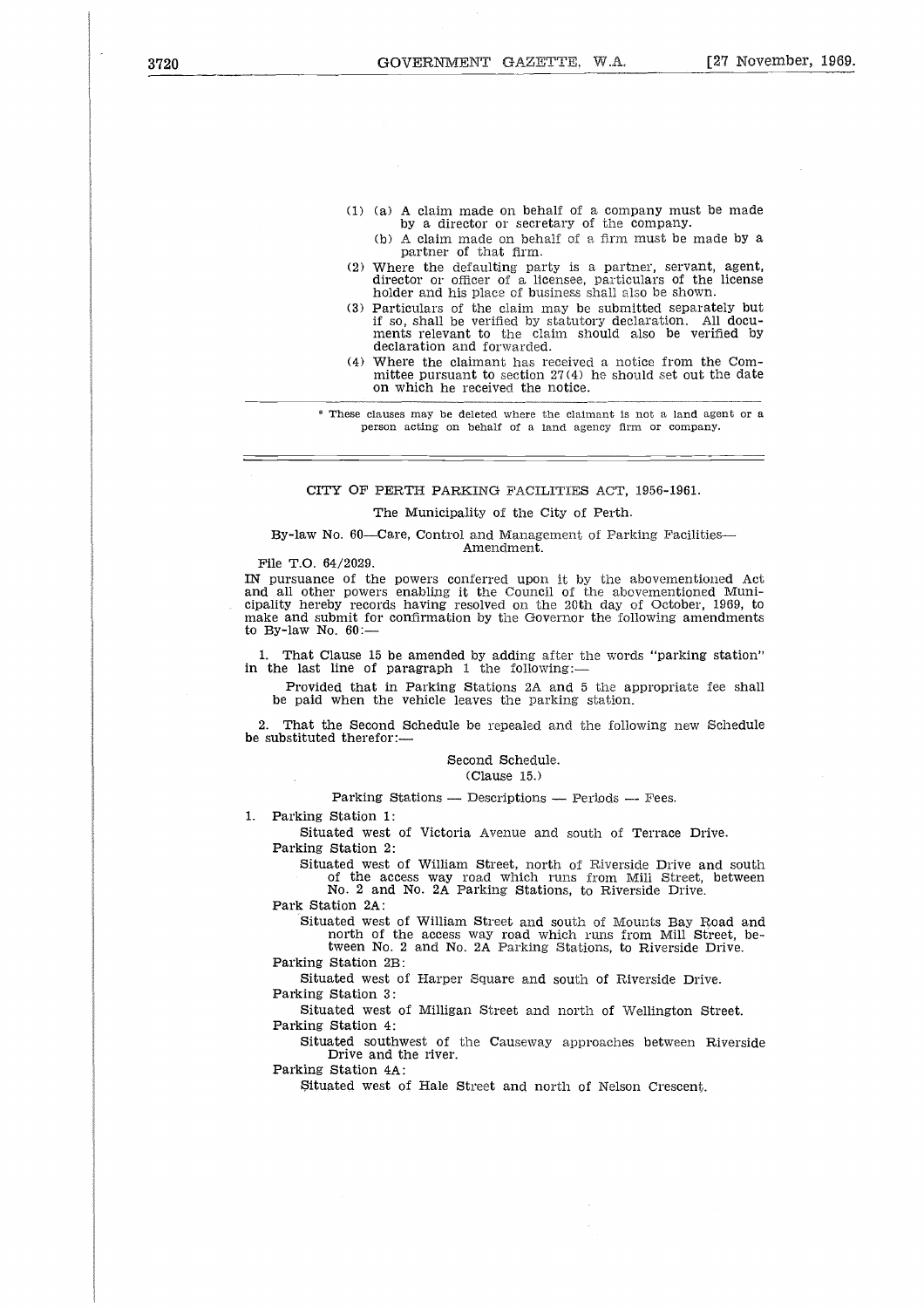Parking Station 5: Situated between King and Milligan Streets with frontages to Hay and Murray Streets on land more particularly described as portion of Perth Town Lot Gil and being Lot 6 and part of Lot 5 on Diagram 5213 and being the whole of the land in Certificate of Title Volume 887, Folio 118. Parking Station 8: Situated east of Lake Street and south of James Street. Parking Station 22: Situated east of Plain Street and between Adelaide Terrace and Riverside Drive. 2. The hours referred to in Clause 15 of this by-law in relation to parking stations are:- (a) In Parking Stations 1, 2, 2B, 3 and 4: Monday to Friday inclusive-6.30 a.m. to 7.00 p.m. Saturday-6.30 a.m. to 1.00 p.m. (b) In Parking Station 2A: Monday to Friday inclusive-8.00 a.m. to  $6.00$  p.m. Saturday-8.00 a.m. to 1.00 p.m. (c) In Parking Station 4A: Monday to Sunday inclusive-6.00 a.m. to 9.00 p.m. (d) In Parking Station 5: Monday to Saturday inclusive-8.00 a.m. to midnight. (e) In Parking Station 8: Monday to Friday inclusive-6.30 a.m. to 7.00 p.m. Friday-7.00 p.m. to 1.00 p.m. Saturday. Saturday-7.00 p.m. to 6.30 a.m. Sunday. (f) In Parking Station 22: Monday to Friday inclusive-8.00 a.m. to 6.00 p.m. Saturday-8.00 a.m. to 1.00 p.m. 3. The fees referred to in clause 15 of this by-law in relation to parking stations are:- (a) In Parking Stations 1, 2, 2B, 3 and 4: Monday to Friday inclusive-30 cents per day or part thereof. Saturday-20 cents per day or part thereof. (b) In Parking Station 2A: Subject to paragraph (1) of this clause 20 cents for the first hour of parking or part thereof and 10 cents for each additional hour or part thereof. (c) In Parking Station 4A: 20 cents per day or part thereof. (d) In Parking Station 5: From 8.00 a.m. to 6.00 p.m. on Monday to Friday inclusive and from 8.00 a.m. to 1.00 p.m. on  $\texttt{Saturday}\!:=$ Subject to paragraph (f) of this clause 20 cents for the first hour of parking or part thereof and 10 cents for each additional hour or part thereof. From 6.00 p.m. to midnight on Monday to Friday inclusive and on Saturday from 1.00 p.m. to 6.00 p.m. and from 6.00 p.m.<br>to midnight:— 40 cents for each of such periods or part thereof. (e) In Parking Station 8: From  $6.30$  a.m. to  $7.00$  p.m. on Monday to Friday inclusive:-30 cents per day or part thereof. From 7.00 p.m. on Friday to 6.30 a.m. on Saturday and from 7.00 p.m. on Saturday to 6.30 a.m. on Sunday: $-$ 40 cents per period or part thereof. From 6.30 a.m. on Saturday to 1.00 p.m.:-20 cents per day or part thereof.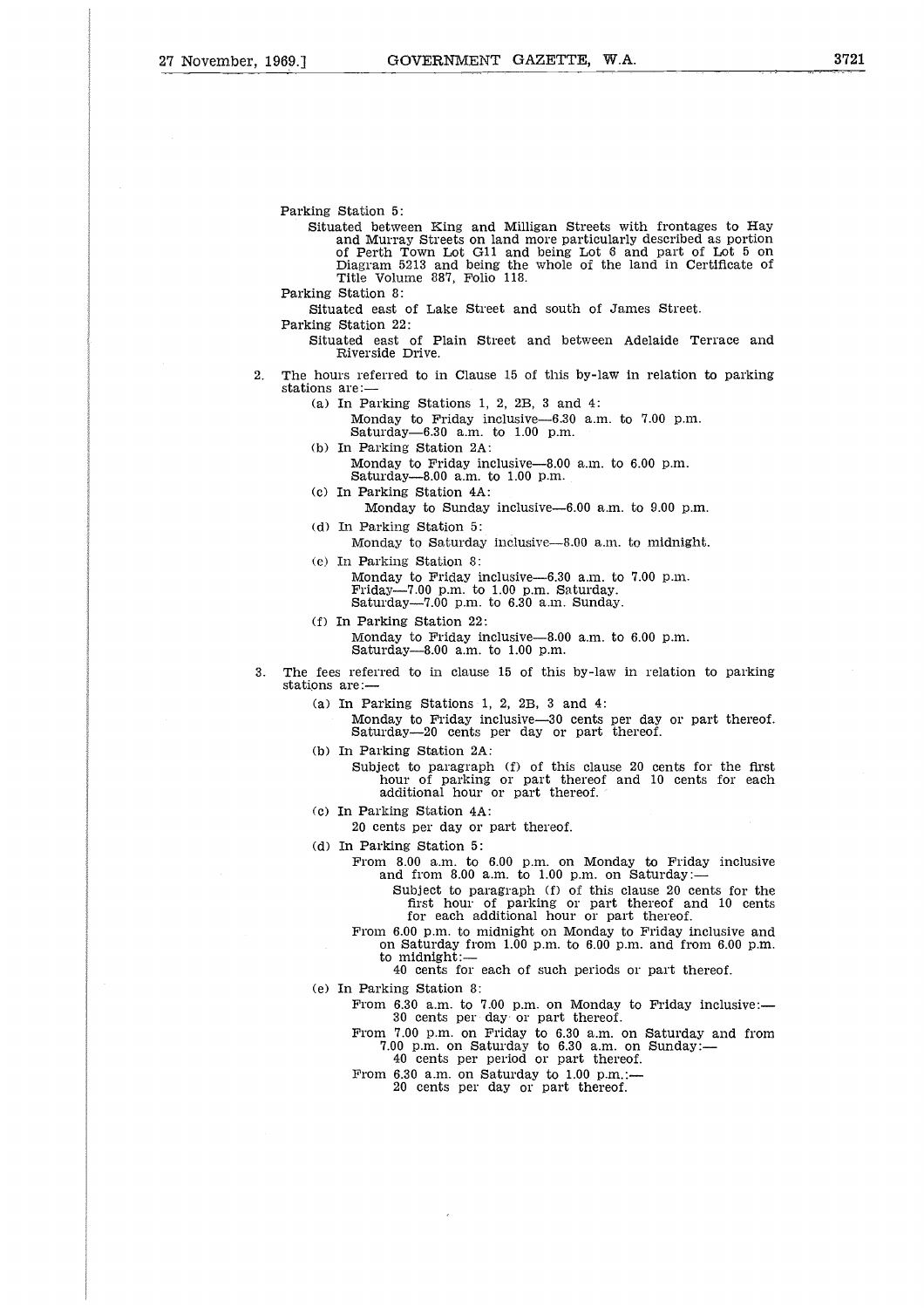- (f) In Parking Stations 2A and 5 when provision is made for payment of fees on the departure of vehicles therefrom and the ticket issued when such vehicle entered the Parking Station is not pro-duced on departure the fee for the purposes of clause 15 shall be calculated from the time the Parking Station was opened on that day to the time of departure.
- (g) In Parking Station 22 Monday to Saturday inclusive-

10 cents for every three hours or part thereof.

4. Parking Stations equipped with ticket issuing machines:— Parking Station 2B.

Parking Station 22.

Dated this 24th day of October, 1969. The Common Seal of the City of Perth was hereunto affixed in the presence ofday to the time of departure.<br>
(g) In Parking Station 22:<br>
Monday to Saturday inclusive—<br>
10 cents for every three hours or part thereof.<br>
Parking Stations equipped with ticket issuing machines:—<br>
Parking Station 2B.<br>
Park Monday to Savaday inclusive hours or part the<br>
Parking Stations equipped with ticket issuing machines:—<br>
Parking Station 2B.<br>
Parking Station 2B.<br>
Parking Station 2B.<br>
Parking Station 22.<br>
Dated this 24th day of October, 1

C. N. HARRIS, Deputy Lord Mayor. Town Clerk.

Minister for Police and Traffic.

Approved by His Excellency the Governor in Executive Council, this 12th day of November, 1969.

W. S. LONNIE, Clerk of the Council.

## TRAFFIC ACT, 1919-1968.

The Municipality of the Town of Geraldton.

Geraldton Taxi-Cars By Law, 1969.

IN pursuance of the powers conferred upon it by an Order in Council made on the Seventeenth day of April, 1969, under Section 49 of the Traffic Act, 1919-1968, the Council of the abovementioned Municipality by resolution of the thirteenth day of August, 1969, has made the following by-law, to have effect on and after the first day of September, 1969:-

1. This By-Law may be cited as the Geraldton Taxi-Cars By-Law, 1969.

2. The owner of a taxi-car in respect of which a licence is, pursuant to Paragraph (a) or (b) of Section Eight of the Traffic Act, 1919-1968, effective and operative in the district of the Town of Geraldton, other than a private taxi-car, shall fit the taxi-car with a taxi-meter within the meaning of the word 'Taxi-meter', in the Traffic (Taxi-Cars) Regulations, 1966.

Penalty:

For first offence—\$100.00.

For any subsequent offence—\$200.00.

Dated this 22nd day of August, 1969. The Common Seal of the Municipality of the Town of Geraldton was hereunder affixed pursuant to the resolution of Council, in the presence of-: The operator of the start of the start of the start of the start of the start of the start of the start of the start of the start of the start of the start of the start of the start of the start of the start of the start malty:<br>
For first offence—\$100.00.<br>
For first offence—\$100.00.<br>
ated this 22nd day of August, 1969.<br>
Common Seal of the Municipality of the<br>
rsuant to the resolution of Council, in the<br>
sence of—<br>
[L.S.]<br>
J. F. CAMERON, To

V. S. ASKEW,

Mayor. J. F. CAMERON, Town Clerk.

Minister for Police and Traffic.

Approved by His Excellency the Governor in Executive Council this 12th day of November, 1969.

W. S. LONNIE, Clerk of the Council.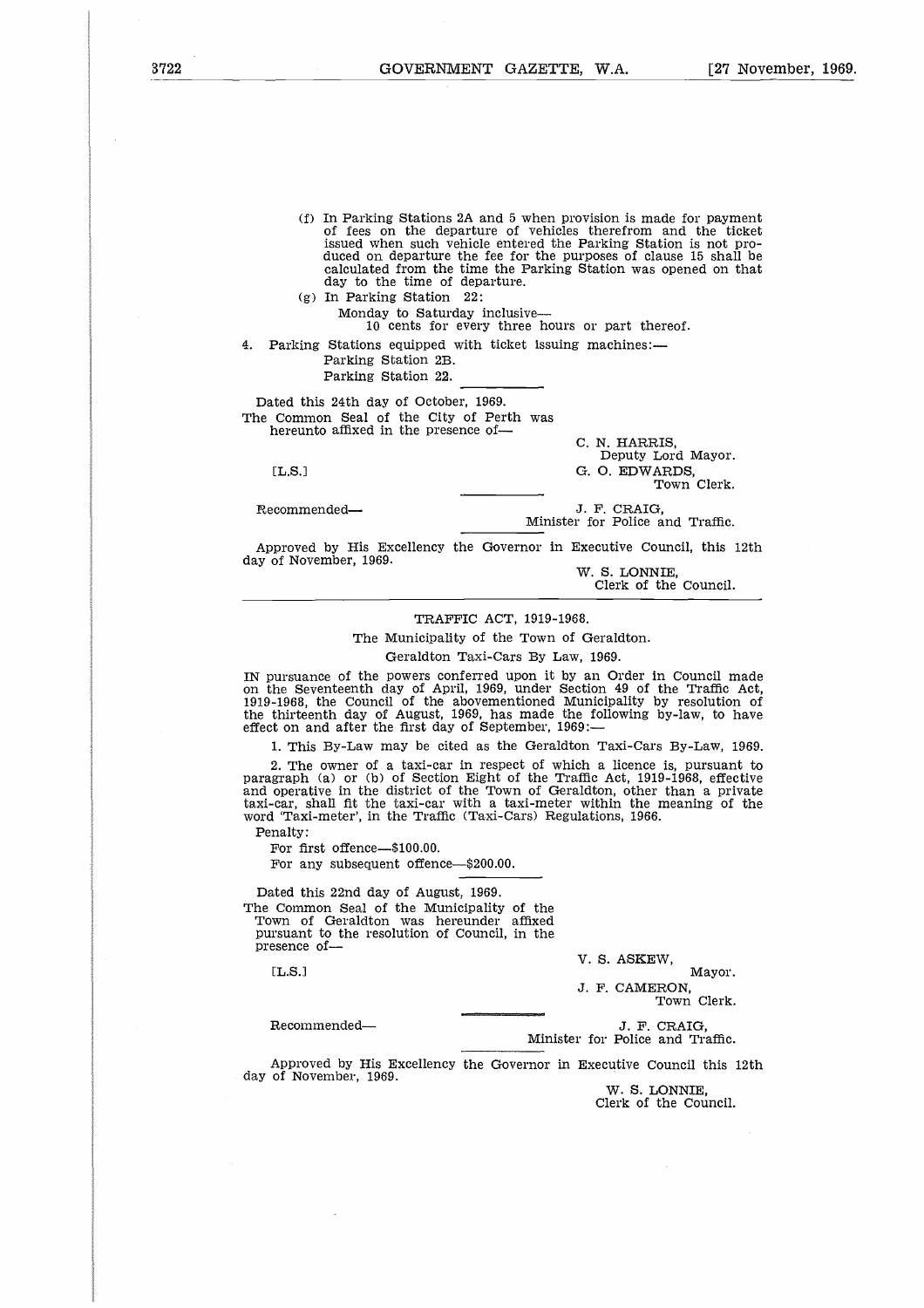## POLICE ACT, 1892-1968.

## Police Department, Perth, 20th November, 1969.

File 62/1597.

ACTING pursuant to the powers conferred by section 9 of the Police Act, 1892-1968, I make the orders set out in the schedule hereunder.

> R. T. NAPIER, Commissioner of Police.

ACTING pursuant to the powers conferred by section 9 of the Police Act, 1892-1968, I have approved the orders set out in the schedule hereunder.

> J. F. CRAIG, Minister for Police.

Dated the 28th day of October, 1969.

## Schedule.

## POLICE STANDING ORDERS.

Principal<br>orders.<br>Os. 1120,<br>1121, 1122<br>1123 and<br>1124 inse Principal<br>Drders.<br>0s. 1120,<br>1121, 1122<br>1123 and<br>Certificat<br>of Identi<sup>,</sup> Principal orders.

**Certificates** of Identity.

1. In these standing orders Police Standing Orders, 1968, as inted in the Government Gazette on the 22nd July, 1968, and printed in the *Government Gazette* on the 22nd July, 1968, and also published in the special *Police Gazette* of the 7th August, 1968, and thereafter from time to time amended by notices so printed and published, are referred to as the principal orders.

The principal orders are amended by inserting after order 1119 the following orders:-1124 inserted.

> 1120. (1) The Department shall issue to every member, as part of his equipment, a certificate of identity carrying the signature of the member and the Commissioner.

(2) A member shall always carry his certificate of identity when in plain clothes and whether on or off duty.

(3) A member not in uniform shall not without reasonable cause refuse to produce his certificate of identity when requested to do so while executing his duty.

(4) Officers in charge shall make or cause to be made regular inspections of certificates of identity issued to members under their control and a member who is unable to produce his certificate of identity when requested to do so by an officer shall submit a full report and statutory declaration of the circumstances.

(5) A member shall not use the certificate for other than official purposes and while in the course of his duties.

1121. When a member is transferred to the Criminal Investi-gation Branch he shall be issued with a new certificate of identity and on receipt of the new certificate of identity he shall return the old certificate to the Commissioner's Office.

> 1122. (1) Certificates of identity shall be numbered consecutively and shall not be transferred from one member to another.

> (2) When a member leaves the Force he shall forthwith surrender his certificate of identity to the Commissioner to be cancelled.

> 1123. A member shall be strictly responsible for the proper care of the certificate of identity issued to him and on no account shall he let it out of his possession.

New certificate to be issued on transfer to C.I.B.

**Certificate** not to be transferred and to be surrendered on leaving Force.

Member strictly responsible for certificate.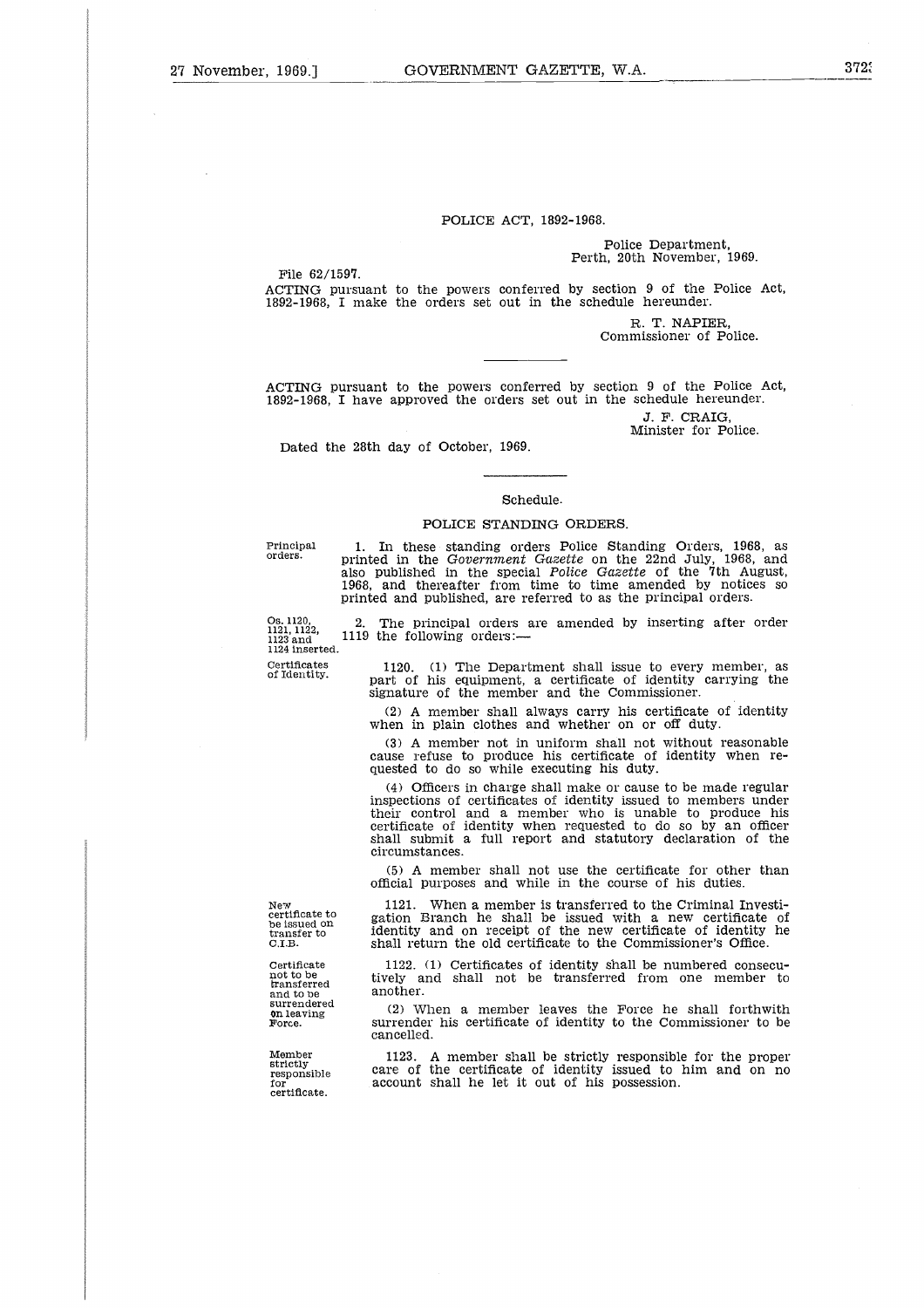Loss of certificate to be reported. 1124. (1) A member who loses his certificate of identity shall report the fact immediately to the officer-in-charge.

(2) When an officer-in-charge is not satisfied with the explanation of a member who has lost his certificate of identity or has reason to believe that a certificate has been improperly used and is of the opinion that the member has been guilty of neglect or wilful violation of duty, he may so charge him and if the alleged offence is of a serious nature he may immediately suspend him from duty.

3. Order 1301 of the principal orders is amended by deleting from lines two and three the passage "; and "certificate" means certificate of authority of a detective". Amendment to o. 1301.

4. Orders 1317, 1318, 1319 and 1320 of the principal orders are deleted. Os. 1317, 1318, 1319 and 1320 deleted.

## LOCAL GOVERNMENT ACT, 1960-1969.

#### City of Subiaco.

Amendments to By-law No. 6 Relating to Zoning made under the Provisions of the Second Schedule of the Town Planning Act, 1928•

L.G. 84/64.

IN pursuance of the powers conferred upon it by the abovementioned Act and of all other powers enabling it, the Council of the City of Subiaco hereby records having resolved on the 1st day of July, 1969, to amend and submit for confirmation by the Governor the following:

- of Lansdowne Street.
- of Derby Road.

Dated this 4th day of July, 1969. The Common Seal of the Council of the City of Subiaco was hereunto affixed in the presence of

J. H. ABRAHAMS,

A. L. SCOTT, Town Clerk.

Recommended

L. A. LOGAN, Minister for Local Government.

Approved by His Excellency the Governor in Executive Council this 12th day of November, 1969.

W. S. LONNIE, Clerk of the Council.

That Zoning By-law No. 6 as published in the *Government Gazette* of the 30th September, 1958, and as amended from time to time be further amended as set out hereunder:—

By adding to Schedule 2A (Business Zone)

- (a) Allotments 31 and 32 Location 396C Cardigan Terrace at the corner
- (b) Allotment 3, Perth Suburban Lot 292 Nicholson Road at the corner (a) Allotments 31 and 32 Location 396C Cardigan Terrace at the corn<br>
of Lansdowne Street.<br>
(b) Allotment 3, Perth Suburban Lot 292 Nicholson Road at the corn<br>
of Derby Road.<br>
<br>
(ed this 4th day of July, 1969.<br>
Common Seal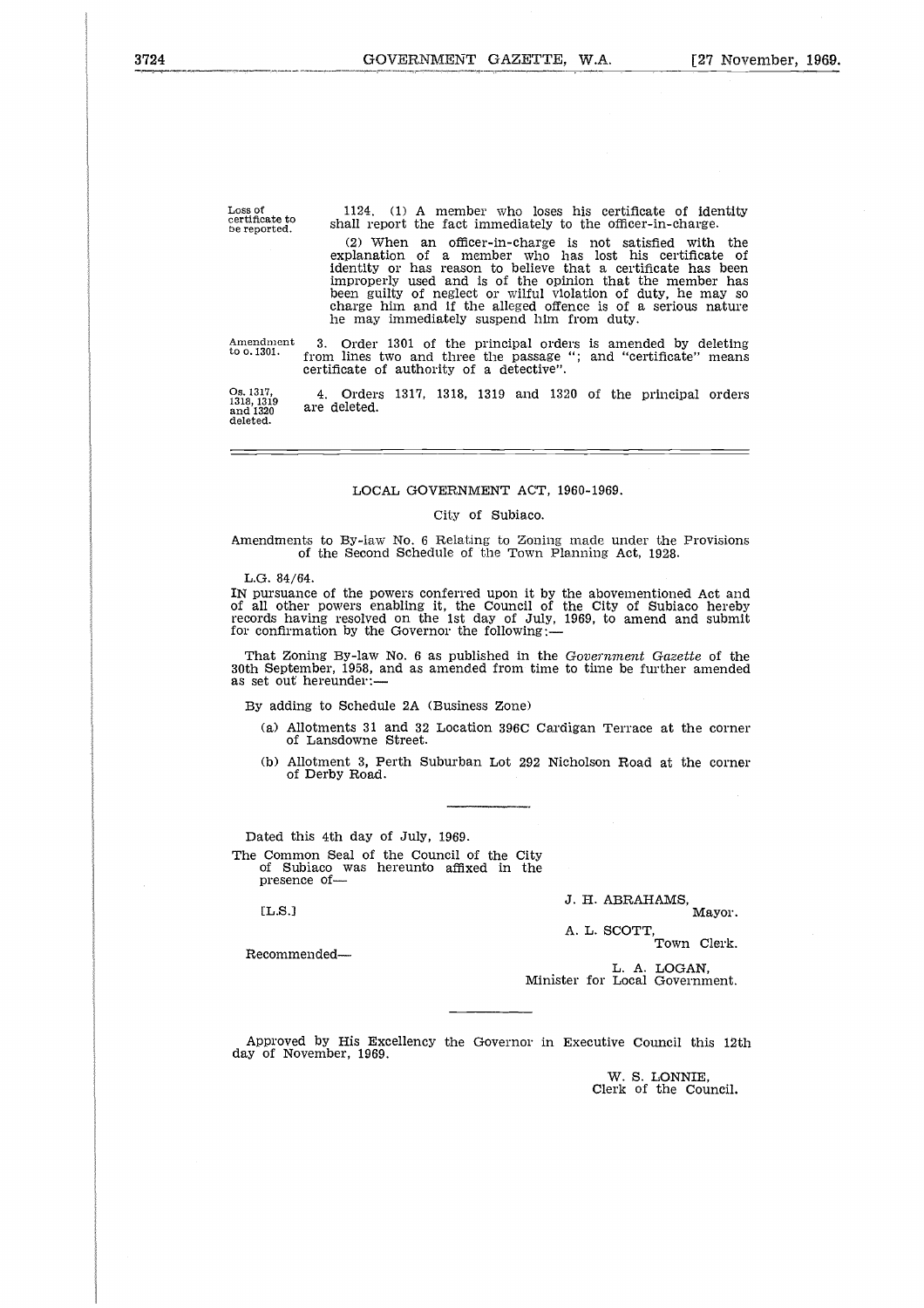## LOCAL GOVERNMENT ACT, 1960-1969.

The Municipality of the City of Perth.

#### By-law No. 7.

L.G. 22/52.

IN pursuance of the powers conferred upon it by the abovementioned Act and of all other powers enabling it the Council of the abovementioned Municipality hereby records having resolved on the 15th day of September, 1969, to make and submit for confirmation by the Governor that By-law No. 7 be amended by deleting Clause 44 thereof and substituting the following: LOCAL GOVERNMENT ACT, 1960-1969.<br>
The Municipality of the City of Perth.<br>
By-law No. 7.<br>
22/52.<br>
annee of the powers conferred upon it by the abovementioned Municipality<br>
ner powers enabling it the Council of the abovemen LOCAL GOVERNMENT ACT, 1960-1969.<br>
The Municipality of the City of Perth.<br>
22/52.<br>
By-law No. 7.<br>
22/52.<br>
ance of the powers conferred upon it by the abovementioned Act and<br>
ecords having resolved on the 15th day of Septem

| Il other powers enabling it the Council of the abovementioned Municipality<br>by records having resolved on the 15th day of September, 1969, to make<br>submit for confirmation by the Governor that By-law No. 7 be amended<br>leleting Clause 44 thereof and substituting the following: |                                                                                                                                                                                                                                   |
|--------------------------------------------------------------------------------------------------------------------------------------------------------------------------------------------------------------------------------------------------------------------------------------------|-----------------------------------------------------------------------------------------------------------------------------------------------------------------------------------------------------------------------------------|
| 44. Eighteen holes (Saturdays and Sundays and public holidays)<br>Nine holes (Saturdays and Sundays and public holidays)<br>Eighteen holes (Monday to Friday)<br>Nine holes (Monday to Friday)                                                                                             | \$.<br>1.00<br>0.60<br>$\cdots$<br>0.75<br>and the state of the state of<br>0.50<br><b>September</b><br>$\frac{1}{2}$ and $\frac{1}{2}$ and $\frac{1}{2}$ and $\frac{1}{2}$ and $\frac{1}{2}$ and $\frac{1}{2}$ and $\frac{1}{2}$ |
| ated this 5th day of November. 1969.<br>Common Seal of the City of Perth was<br>ereunto affixed in the presence of—<br>[L.S.]                                                                                                                                                              | C. N. HARRIS,<br>Deputy Lord Mayor.<br>G. O. EDWARDS.<br>Town Clerk.                                                                                                                                                              |

Dated this 5th day of November, 1969. The Common Seal of the City of Perth was hereunto affixed in the presence of

Recommended

L. A. LOGAN, Minister for Local Government.

Approved by His Excellency the Governor in Executive Council this 12th day of November, 1969.

W. S. LONNIE, Clerk of the Council.

## LOCAL GOVERNMENT ACT, 1906-1969.

Municipality of the Town of Claremont.

By-law No. 106--Parks and Public Reserves.

L.G. 822/69.

IN pursuance of the powers conferred upon it by the abovementioned Act and of all other powers enabling it the Council of the abovementioned municipality hereby records having resolved on the 15th day of September 1969, to submit for confirmation by the Governor that by-law No. 106 published in the *Government Gazette* dated 31st day of July 1914 be repealed and the following be substituted therefor:-

1. In this by-law

Council shall mean the executive body of the Town of Claremont; Town Clerk shall mean the Town Clerk of the Town of Claremont.

2. This by-law shall apply to all parks and public reserves within the municipality of the Town of Claremont.

3. No person shall destroy damage or interfere with any tree, tree guard, shrub, fiower, plant, fence, building, seat, playground equipment, waterpipe hose, hose fitting, soil, grass, surface or other property owned by or vested in the municipality or the Council in any part or public reserve.

4. No person shall carry firearms through any park or public reserve, or shoot, snare, injure or destroy any bird, fish or animal therein.

5. No person shall climb or be upon any tree, shrub, tree guard, wall or fence or upon the roof of any building in any park or public reserve.

6. No person shall tether any animal to any tree, shrub, tree guard, wall or fence in any park or public reserve.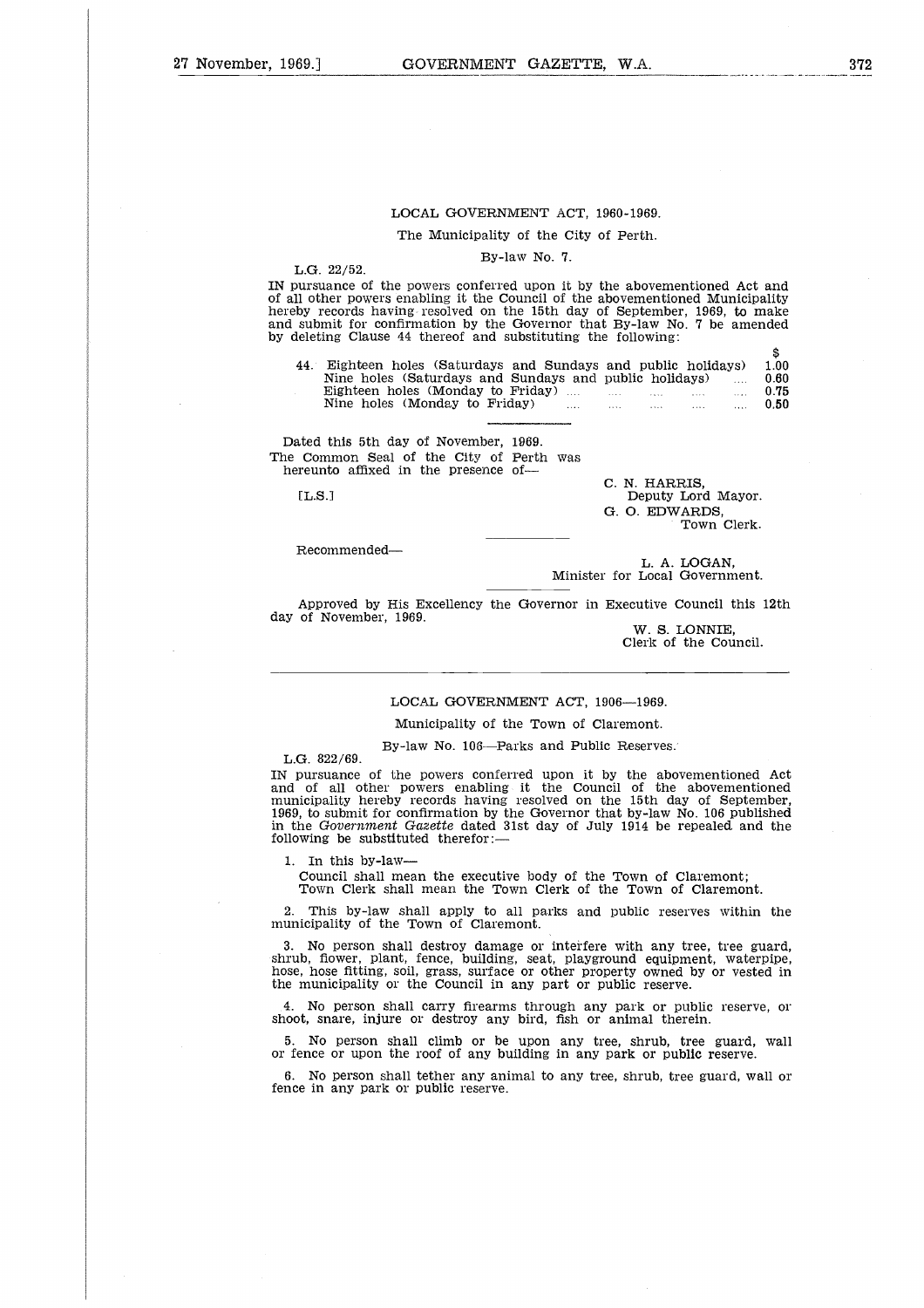7. No person shall deposit or leave in any park or public reserve any rubbish, refuse, clothing, paper, glass, china, timber, stone, bricks, sand, gravel, scrap metal or other material whether of the same kind or not other than in a receptacle provided for the purpose.

8. Any person found in a state of intoxication or behaving in a disorderly manner or using indecent profane or insulting language or creating or taking part in any disturbace or making an harangue whereby a crowd is collected or committing any act of indecency in any park or public reserve shall be liable to be removed therefrom forthwith by any officer or servant of the Council or by any member of the Police Force and shall be guilty of an offence against this by-law.

9. No person shall cause allow or suffer any horse or cattle to be or to depasture upon any park or public reserve without first having obtained a licence from the Council so to do.

10. No person, unless authorised in that behalf by the Council shall lead, ride or drive any horse, cattle, bicycle tricycle or vehicle upon or over any portion of any park or public reserve, except upon a carriageway or an area set aside for the purpose of parking.

11. No person, unless authorised in that behalf by the Council, shall leave any vehicle, whether in charge of any person or not, stationary upon any park or public reserve, except upon a carriageway or a part of such park or reserve set aside for the purpose

12. No person shall leave any vehicle, whether in charge of any person or not, stationary upon a carriageway within any park or public reserve, except on a duly appointed stand, or thereon for a longer period than is specified by a notice exhibited in such park or reserve.

13. The driver of any vehicle standing on any carriageway in any park or public reserve shall place and keep the same and any horse or other animal attached thereto close to and parallel with the kerb or footpath on the left of such vehicle, except where channels or other obstructions prevent this from being done.

14. No person shall hawk or offer for sale in any park or public reserve, any goods or articles of any description, without having previously obtained the written permission of the Town Clerk.

15. No person shall, in any park or public reserve without the written permission of the Town Clerk, take the photographic portrait of any person for reward or for the purpose of sale.

16. No person shall light any fire within any park or public reserve except in an area set aside for the purpose without the written permission of the Town Clerk.

17. No person shall deface or write upon or post, stick, stamp, stencil, paint or otherwise affix or cause to be posted, stuck, stamped, stenciled, painted or otherwise affixed, any placard, handbill, notice, advertisement, writ-<br>ing or picture whatsoever upon any tree, building, fence, post, gate, wall,<br>fiagging or path in or around any park or public reserve, withou

18. No person shall except in the course of a game being lawfully played on a park or public reserve, throw or discharge anything in, onto or over a park or public reserve.

19. No person shall bathe in any park or public reserve except in such areas as are set aside by the Council for the purpose of bathing.

20. No person shall in any park or public reserve wilfully obstruct, disturb, interrupt or annoy any other person in the proper use thereof or wilfully obstruct in the execution of his duty or insult or neglect to obey the lawful directions of any caretaker, ranger or other servant of the Council.

21. No person shall take upon or erect or operate upon any park or public reserve any loudspeaker or other device for the amplification of sound without having previously obtained the written permission of the Town Clerk.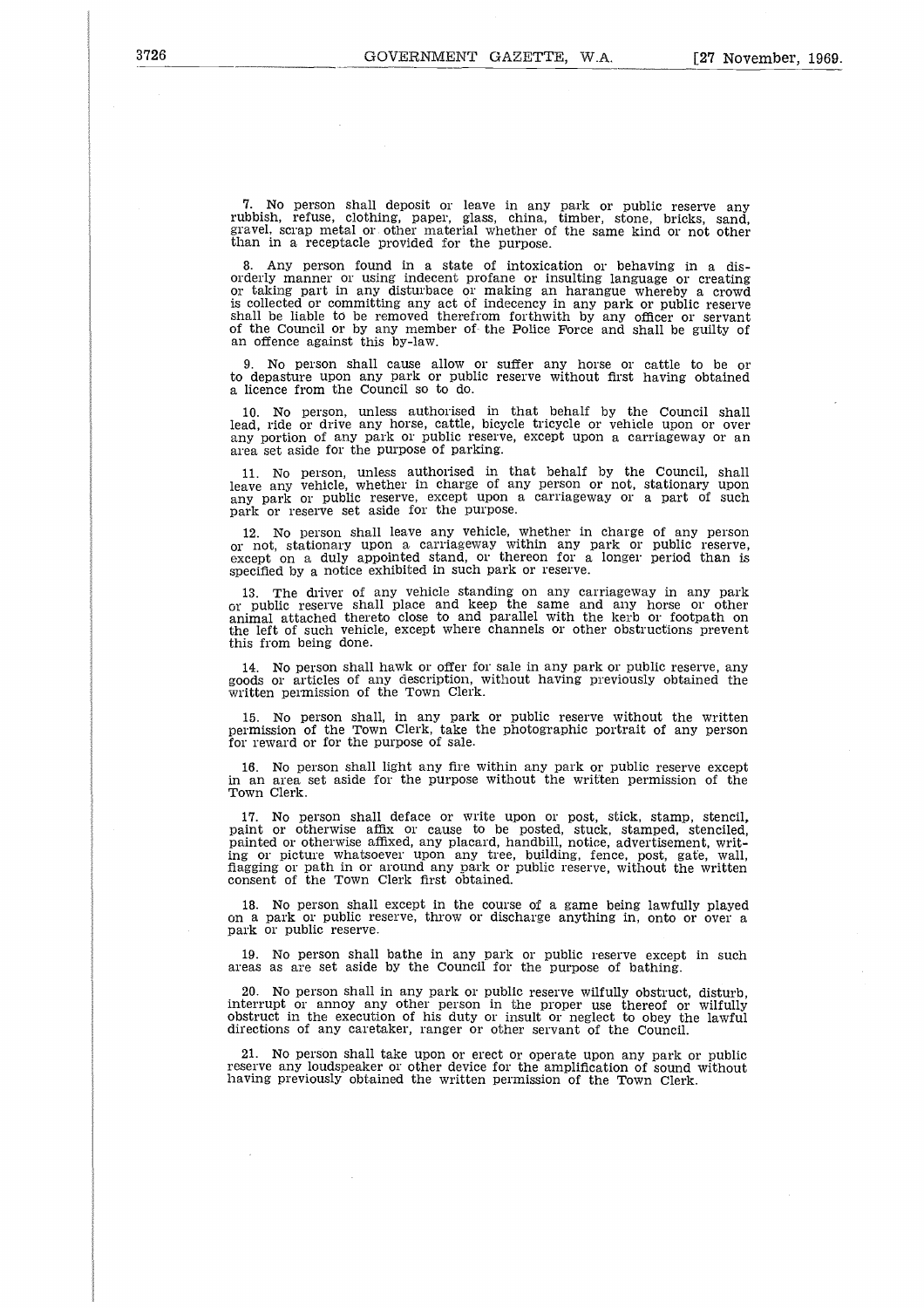22. No person shall, in any park or public reserve, speak or make any noise so as knowingly to cause such speech or noise to be amplified by any loudspeaker or other device without having previously obtained the written permission of the Town Clerk.

23. No person shall spit or expectorate on the paths or seats or any structure or erection within any park or public reserve.

24. No person shall gamble or play pitch and toss, or any other game of chance, in any park or public reserve without having previously obtained the permission of the Town Clerk.

25. No person shall, unless authorised in that behalf by the Council, bring, carry or take into or have in his possession or under his control in any park or public reserve any fermented or spiritous liquors nor consume or drink the same therein.

Provided that this clause shall not apply to any person lawfully exercising<br>or taking advantage of the privileges of a registered club for which is held<br>a current licence granted under the provisions of the Licensing Act, amended with the approval of the Council.

26. No person shall camp, lodge or tarry overnight in any park or public reserve or frequent the same for the purpose of camping, lodging, or tarrying overnight therein.

27. No person shall

- (a) play at or practice golf in any park or public reserve except in a park or public reserve set aside for the purpose,
- (b) play in or at any game between opposing teams or practise at any game in a park or public reserve without having first obtained the written approval of the Town Clerk,
- (c) play at any game in a park or public reserve to the annoyance or disturbance of any other person lawfully using the park or reserve or in such circumstances that such play might reasonably be antici-pated to cause damage to any tree, tree guard, shrub flower, plant, fence, seat, building, waterpipe, hose-fitting, playground equipment, soil, grass surface or other property of whatsoever nature or kind<br>owned by or vested in the municipality or the Council.

28. No person or organised club having obtained permission as aforesaid shall practise or play at any such game, except at such times and upon such portions of the parks or public reserves as shall be specified in such permission.

29. It shall be lawful for any officer or servant of the Council or any member of the Police Force to remove from any park or public reserve any child under the age of ten (10) years who is not under the control or in the care of a parent of such child or other person over the age of eighteen (18) years.

30. No person shall train or exercise any horse or dog within any park or public reserve.

31. No person shall suffer or allow any dog to enter or remain in any part of any park or public reserve unless on a leash.

32. No person shall erect or place within any park or public reserve any tent, stall, platform or table for public amusement or for any performance, whether for gain or otherwise, without the written consent of the Town Clerk.

33. No person shall commit a nuisance in any park or public reserve or on or in any part of any pavilion, dressing room or other building erected on any part of any park or public reserve.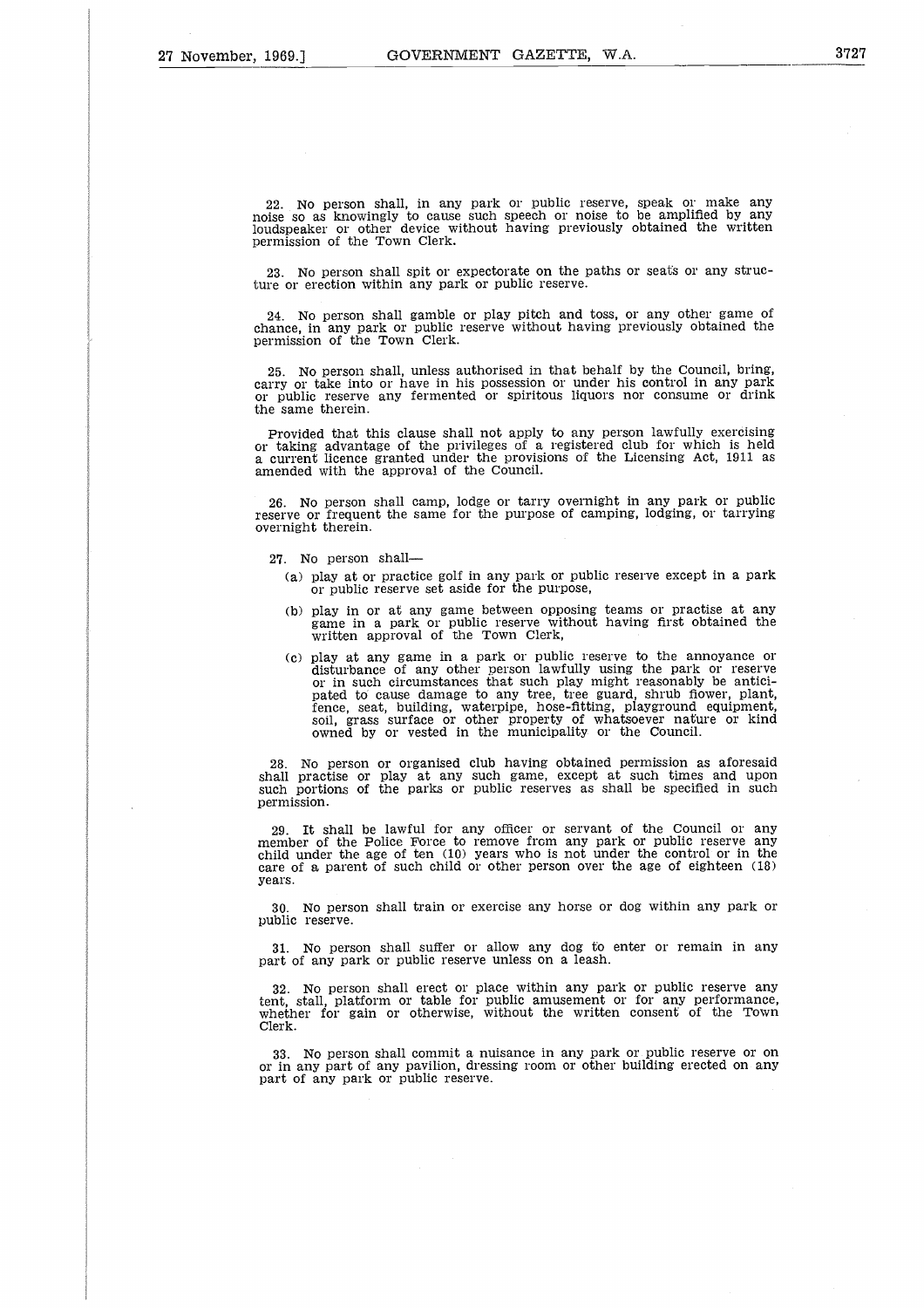34. No person shall fly any kite for the purpose of displaying advertising material, balloon or model aircraft from or on any park or public reserve without the written permission of the Town Clerk, except on such parks or public reserves or parts thereof as shall from time to time be set aside by the Council for the purpose. }<br>h;e<br>e: e: a<br>m

35. Every person offending against any of the provisions of this by-law shall be liable for every such offence to a penalty not exceeding \$100.

The Common Seal of the Town of Claremont was hereunto affixed in the presence of

[L.8.]

E. W. H. MILNER, Mayor.

D. E. JEFFREYS, Town Clerk.

Recommended

L. A. LOGAN, Minister for Local Government.

Approved by His Excellency the Governor in Executive Council this 12th day of November, 1969.

W. S. LONNIE, Clerk of the Council.

## CEMETERIES ACT, 1897.

#### Albany Public Cemetery By-laws.

| $\sum_{i=1}^{n}$                                                                                                                                                                                                                                                                            |
|---------------------------------------------------------------------------------------------------------------------------------------------------------------------------------------------------------------------------------------------------------------------------------------------|
|                                                                                                                                                                                                                                                                                             |
| CEMETERIES ACT, 1897.                                                                                                                                                                                                                                                                       |
| Albany Public Cemetery By-laws.<br>L.G. 85/64.                                                                                                                                                                                                                                              |
| THE by-laws made by the Trustees of the Albany Cemetery Board under the<br>provisions of the Cemeteries Act, 1897, and published in the Government<br>Gazette on the 3rd May, 1955, and amended from time to time thereafter.<br>are referred to in these by-laws as the principal by-laws. |
| Schedule B-Scale of Fees and charges payable to the Trustees, is amended<br>where indicated.                                                                                                                                                                                                |
| (a) In open ground:<br>\$<br>For interment in grave 6 feet deep<br>12.00                                                                                                                                                                                                                    |
| (b) In private ground, including the issue of a Grant of Right of Burial:<br>Ordinary land for grave, $8 \times 4$ feet, including maintenance for                                                                                                                                          |
| the term of the deed<br>40.00<br><b>Service Contractor</b><br>$\cdots$<br>and the con-<br>saas in<br>Ordinary land for grave, 8 x 8 feet, including maintenance for                                                                                                                         |
| the term of the deed<br>$\frac{1}{2}$ and $\frac{1}{2}$ and $\frac{1}{2}$ and $\frac{1}{2}$ and $\frac{1}{2}$ and $\frac{1}{2}$ 80.00<br>For interment in grave not exceeding 7 feet in depth<br>12.00                                                                                      |
| (c) Miscellaneous:<br>Ministers fee for each interment and the contract of the contract of the contract of the contract of the contract of the contract of the contract of the contract of the contract of the contract of the contract of the contr                                        |
| The amendments set out in the schedule were made by the Trustees of the<br>Albany Cemetery Board at a duly convened meeting of the Trustees held on                                                                                                                                         |

The amendments set out in the schedule were made by the Trustees of the Albany Cemetery Board at a duly convened meeting of the Trustees held on 17th September, 1969.

G. J. FORMBY, Chairman.

C. E. COURTIS, Secretary.

Recommended

L. A. LOGAN, Minister for Local Government.

Approved by his Excellency the Governor in Executive Council this 12th day of November, 1969.

> W. S. LONNIE, Clerk of the Council.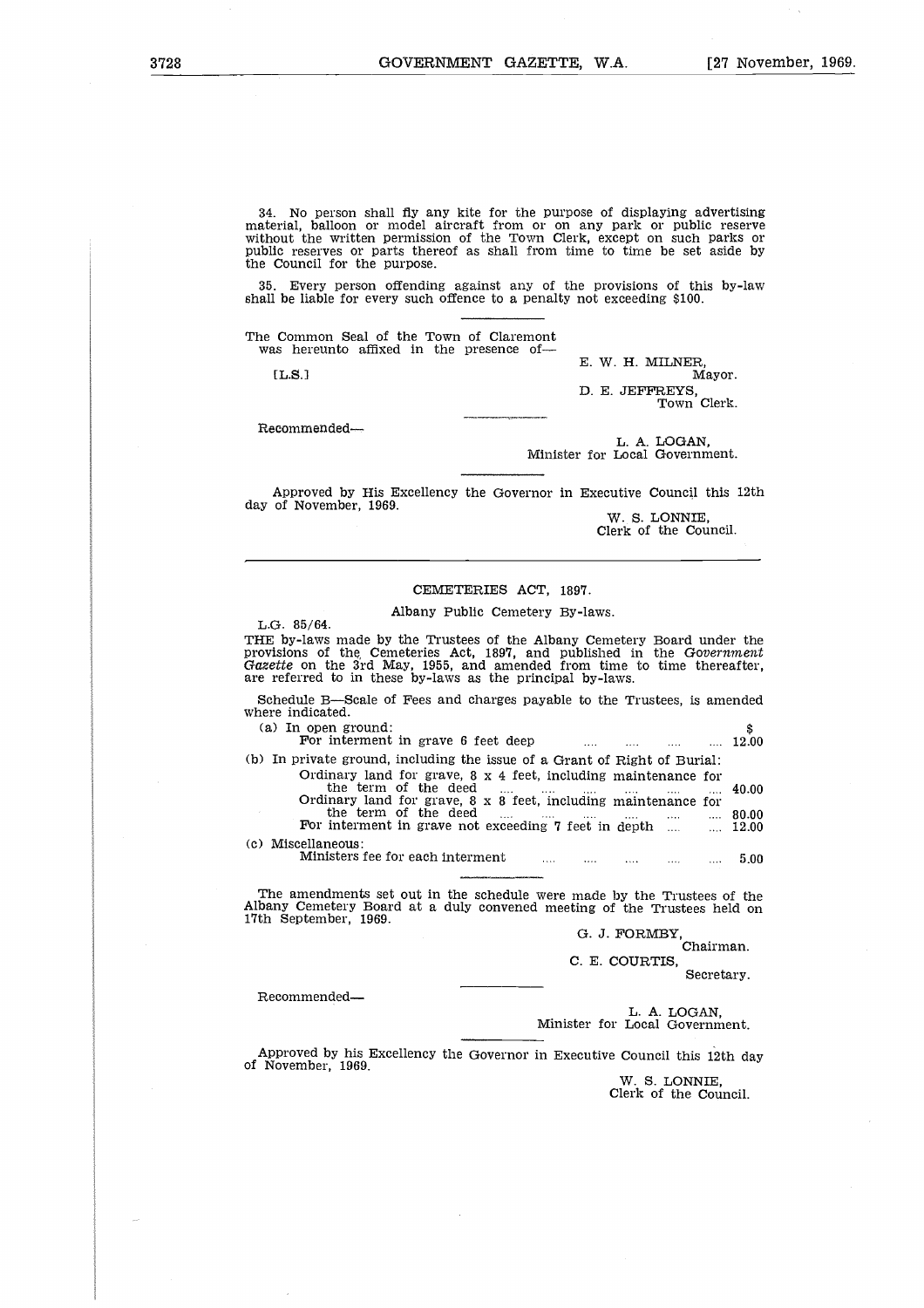Adoption of the Local Government Model By-laws (Caravan Parks) No. 2. L.G. 647/69.

IN pursuance of the powers conferred upon it by the abovementioned act, the Council of the abovementioned Municipality hereby records having resolved on the 11th day of July, 1969, to adopt such draft Model By-laws published in the Government Gazette on the 28th day of September, 1961, and as Model By-laws (Caravan Parks) No. 2 as amended—The whole of the By-law. ERL E SCOTT,<br>
The above and the downer of the powers conferred upon it by the abovemential<br>
L.G. 647/69.<br>
I pursuance of the powers conferred upon it by the abovemential<br>
the Government Gazette on the 28th day of September

Dated the 21st day of August, 1969.

[L.S.1]

ERL E SCOTT,

President. W. WRIGHT, Shire Clerk.

Minister for Local Government.

Approved by His Excellency the Governor in Executive Council this 12th day of November, 1969.

W. S. LONNIE, Clerk of the Council.

#### LOCAL GOVERNMENT ACT, 1960-1969.

The Municipality of the Shire of Williams.

By-laws Relating to Verandahs and Balconies.

L.G. 832/69.

IN pursuance of the powers conferred upon it by the abovementioned Act and of all other powers enabling it, the Council of the abovementioned Municipality hereby records having resolved on the 13th day of August, 1969, to make and submit for confirmation by the Governor the following by-laws:

1. No verandah or balcony which is not of the cantilever type shall be erected over any footway, street or public way, after the passing of this by-law.

2. Every verandah or balcony which is supported on posts and which projects over the footway of any street, road or way within any part of the Shire of Williams shall be removed by the owner thereof at his own expense not later than the 31st day of August 1972.

3. Any owner of premises shall not maintain, or permit to remain in front of any such premises, and which projects over any footway of any street, road or way, any verandah which ought to have been removed unde<br>this by-law, after the 31st August 1972. e of Williams shall be removed by the owner thereof at his own explater than the 31st day of August 1972.<br>
3. Any owner of premises shall not maintain, or permit to remain the 31st day of August 1972.<br>
5. Any some premises Example and which pught to have been removed by-law, after the 31st August 1972.<br>
4. Any person guilty of an offence against this by-law shall,<br>
on, be liable for each offence to penalty not exceeding forty dolla<br>
ated thi

4. Any person guilty of an offence against this by-law shall, on conviction, be liable for each offence to penalty not exceeding forty dollars (\$40).

Dated this 13th day of August, 1969. The Common Seal of the Shire of Williams was affixed hereto in the presence of-

W. C. CARNE,<br>President.

D. H. TINDALE,

Shire Clerk.

L. A. LOGAN,<br>Minister for Local Government.

Approved by His Excellency the Governor in Executive Council this 12th day of November, 1969.

> W. S. LONNIE, Clerk of the Council.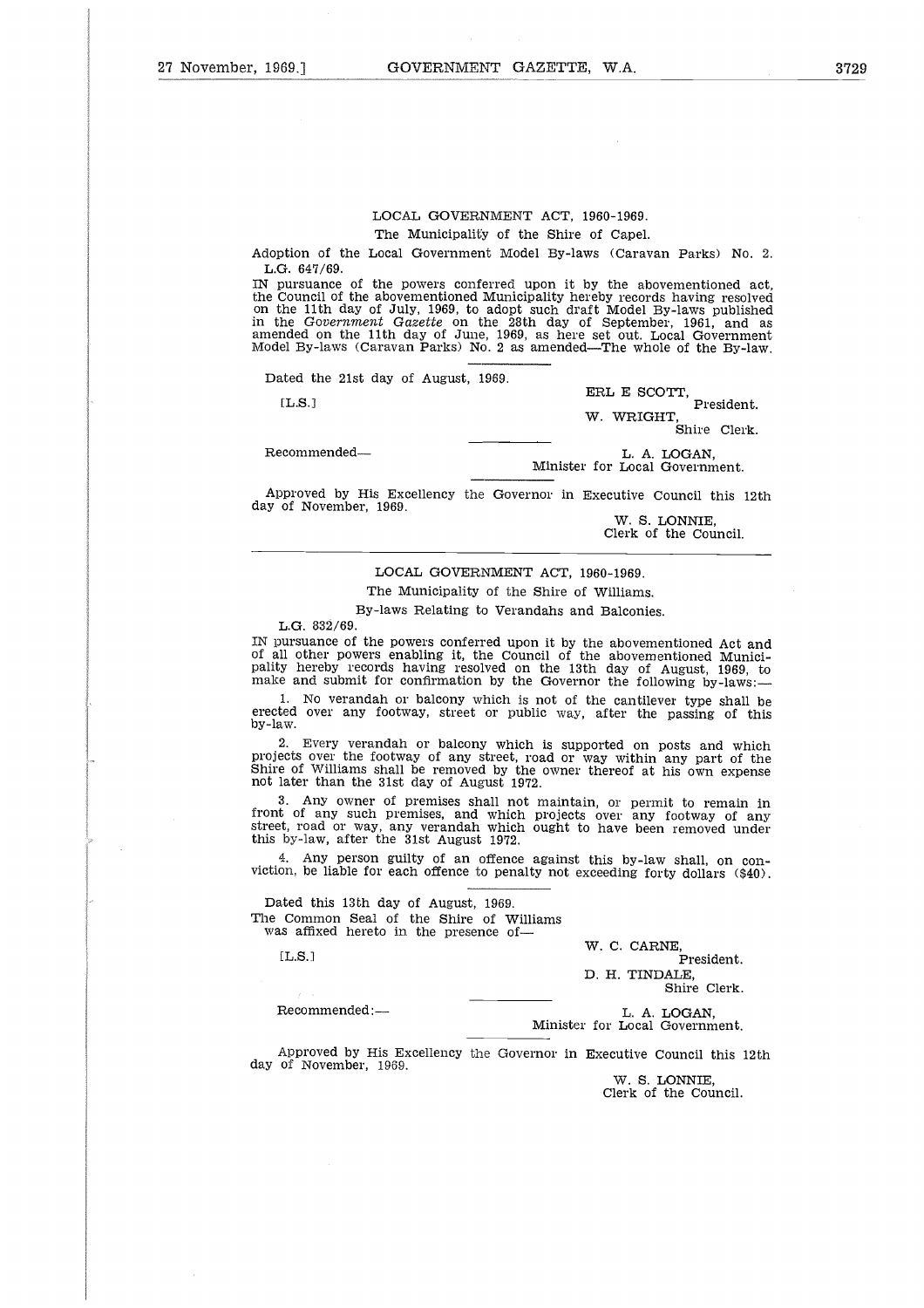## LOCAL GOVERNMENT ACT, 1960-1969.

Municipality of the Shire of Dardanup.

Adoption of Draft Model By-laws relating to Holiday Cabins and Chalets—No. 18.

L.G. 850/69.

IN pursuance of the powers conferred upon it by the abovementioned Act, the Council of the abovementioned municipality hereby records having resolved on the 19th day of September, 1969, to adopt the draft Model By-laws published in the *Government Gazette* of the 13th August, 1968, as are here set out.

Local Government Model By-laws (Holiday cabins and chalets) No. 18— The whole of the by-laws.

Dated this 23rd day of September, 1969. The common seal of the Shire of Dardanup was hereunto affixed this 23rd day of September, 1969, in the presence of-

EL.S.I

W. H. RATCLIFFE, President.

R. PEDDIE, Shire Clerk.

Recommended

L. A. LOGAN, Minister for Local Government.

Approved by His Excellency the Governor in Executive Council, this 12th day of November, 1969.

W. S. LONNIE, Clerk of the Council.

#### LOCAL GOVERNMENT ACT, 1960-1969.

The Municipality of the Shire of Perth.

By-laws Relating to Spear Guns Control.

L.G. 99/66.

IN pursuance of the powers conferred upon it by the abovementioned Act and of all other powers enabling it, the Council of the abovementioned Municipality hereby records having resolved on the 30th day of September, 1969, to make and submit for confirmation by the Governor the following By-laws:—

The By-laws of the Shire of Perth published in the *Government Gazette* of the 29th June, 1960, are hereby amended in the following manner:

By-law 296A is repealed and the following new by-laws are inserted in its place:—

## Spear Guns.

296A. By proclamation published in the *Government Gazette* of the 2nd July, 1965, certain areas within the district were declared to be prohibited areas within the meaning of the Spear-guns Control Act, 1955-1965. The said proclamation is reprinted in Appendix 16 to these by-laws.

296B. No person shall in an area declared to be a prohibited area under the provisions of Spear-guns Control Act, 1955-1965, have in hi possession or use a spear gun.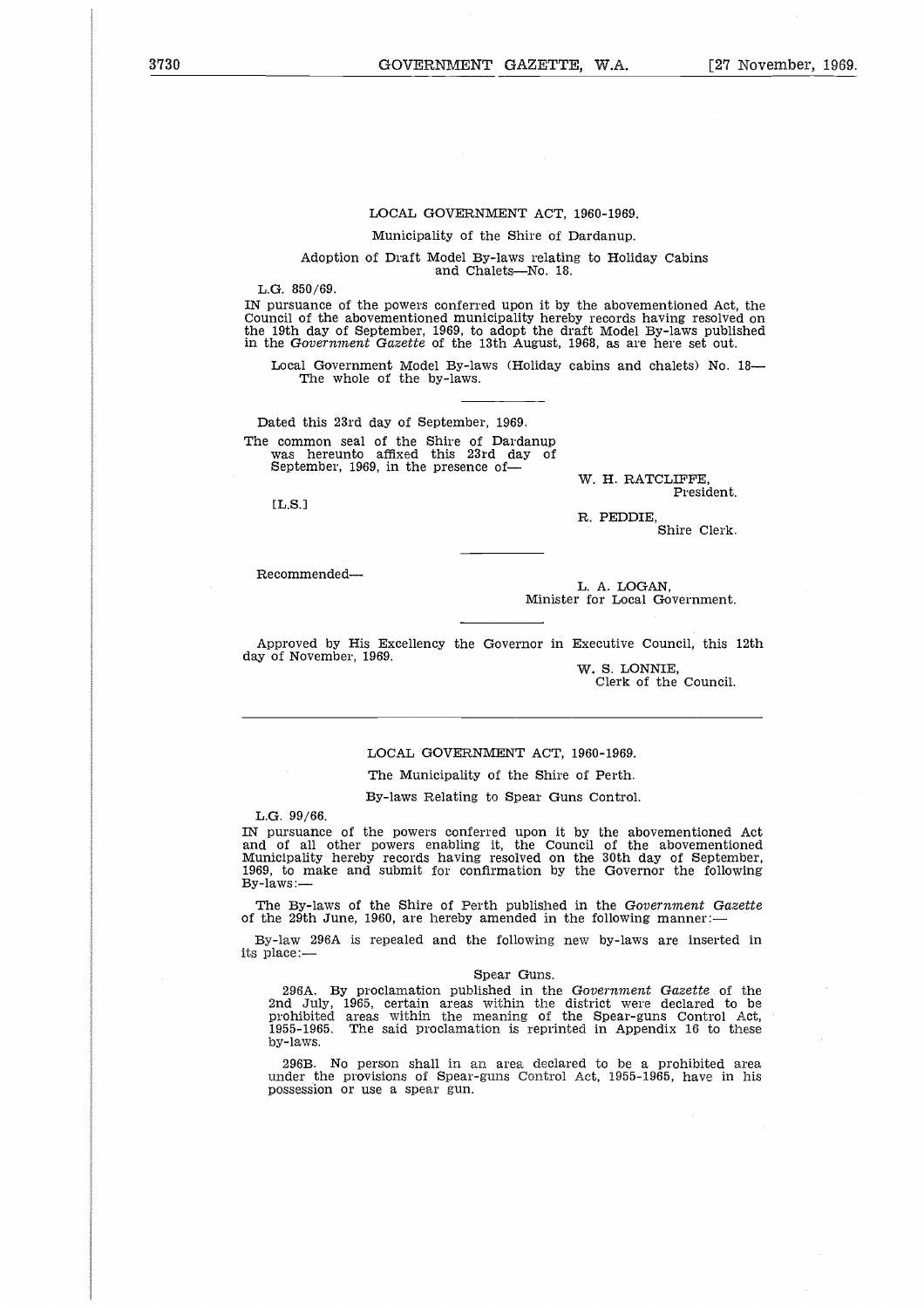296C. Rangers are appointed inspectors within the meaning of the Spear-gun Control Act, 1955-1965.

Dated the 30th day of September, 1969. The common seal of the Shire of Perth was hereunto affixed by authority of a resolution of the Council in the presence of 296C. Range<br>Spear-gun Con<br>Dated the 30th c<br>ne common seal<br>hereunto affixed<br>of the Council<br>Recommended—<br>Approved by History Dated the 30th day of<br>The common seal of the<br>nereunto affixed by:<br>of the Council in the<br>Recommended—<br>Recommended—<br>Approved by His Example 2014

M. STARKE,

President. LLOYD P. KNUCKEY, Shire Clerk.

L. A. LOGAN, Minister for Local Government.

Approved by His Excellency the Governor in Executive Council this 12th day of November, 1969.

W. S. LONNIE, Clerk of the Council.

## METROPOLITAN WATER SUPPLY, SEWERAGE, AND DRAINAGE ACT, 1909-1969

Metropolitan Water Supply, Sewerage, and Drainage Board, Perth, 12th November, 1969.

THE Metropolitan Water Supply, Sewerage, and Drainage Board, a body corporate established under the Metropolitan Water Supply, Sewerage, and Drainage Act, 1909-1969, acting pursuant to section 146 of that Act, hereby makes the by-laws set forth in the schedule hereunder.

G. SAMUEL, General Manager.

Schedule.

By-laws.

These by-laws may be cited as the Metropolitan Water Supply, Sewerage, and Drainage Act (Form of Debenture) By-laws, 1969,

2. For the purposes of subsection (5) of section 128 of the Metropolitan Water Supply, Sewerage, and Drainage Act, 1909 the form of a debenture to be issued pursuant to that section is prescribed as follows:— Thes<br>Drain:<br>For Sugsued I<br>Metro<br>Metro \$...<br>Interpayab:<br>Payab: atu<br>1<br>1<br>...<br>...

Western Australia.

Metropolitan Water Supply, Sewerage and Drainage Act, 1909-1969.

DEBENTURE.

Loan No.

Debenture for \$

Payable only on or to the order of

er<br>Sisue<br>M<br>M<br>M<br>M<br>M<br>M<br>Pay<br>M<br>M<br>M<br>M<br>M<br>M<br>M<br>M<br>M<br>M<br>M<br>M<br>H<br>M<br>H<br>M<br>H<br>M<br> $\,$ 

1. THIS DEBENTURE is issued by the METROPOLITAN WATER SUPPLY SEWERAGE AND DRAINAGE BOARD as constituted under the Metropolitan Water Supply Sewerage and Drainage Act, 1909-1969 (hereinafter referred to as "the Board") pursuant to the provisions of the said Act and is to secure to the bearer a principal sum of (words and figures \$ \) with interest interest.<br>
In the rate of annum payable only the METROPOLITAN WATER SUPPLY<br>
1. THIS DEBENTURE is issued by the METROPOLITAN WATER SUPPLY<br>
SEWERAGE AND DRA times and in the manner set out in the annexed schedule of repayment instalments.